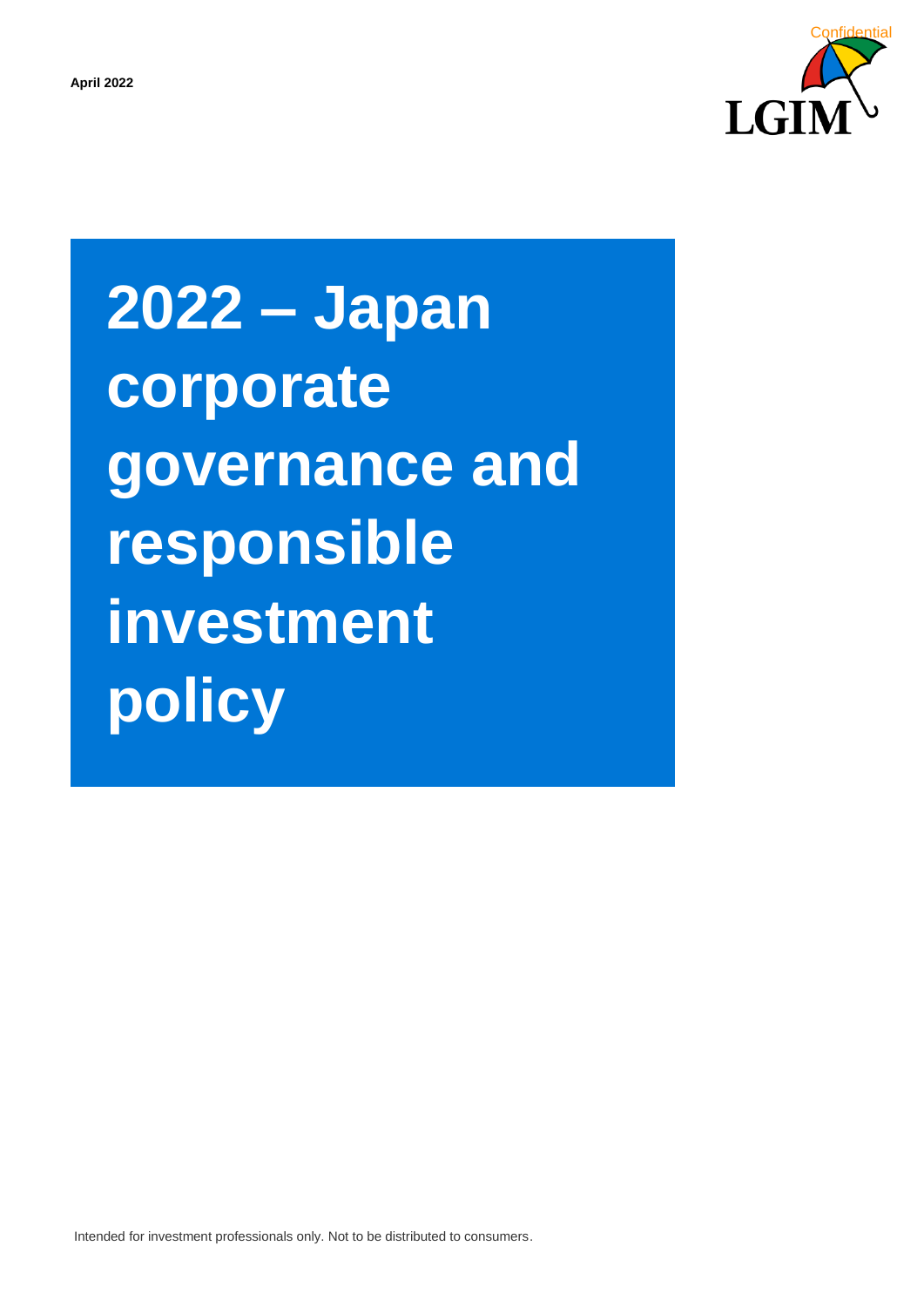# **Contents**

| <b>Introduction</b>                                   | 5               |
|-------------------------------------------------------|-----------------|
| <b>Company board</b>                                  | 6               |
| Board leadership                                      | 6               |
| The board chair and the chief executive officer (CEO) | 6               |
| The case of the combined chair and CEO                | $\overline{7}$  |
| Senior or lead independent director                   | 7               |
| Structure and operation                               | 8               |
| <b>Board structure</b>                                | 8               |
| <b>Board committees</b>                               | 9               |
| Independence                                          | 10              |
| Advisory positions (Komon/Sodanyaku)                  | 11              |
| Board diversity                                       | 11              |
| Succession planning                                   | 12 <sup>2</sup> |
| Re-election of directors                              | 13              |
| Re-election of Kansayaku                              | 13              |
| <b>Board effectiveness</b>                            | 14              |
| Board tenure                                          | 14              |
| <b>Board mandates</b>                                 | 14              |
| Board meetings and attendance                         | 14              |
| <b>Board size</b>                                     | 14              |
| Culture                                               | 15              |
| Board effectiveness review – internal and external    | 15              |
| Employee voice                                        | 16              |
| Board responsiveness                                  | 17              |
| Stakeholder engagement                                | 17              |
| Investor dialogue                                     | 17              |
| Audit, risk and internal control                      | 18              |
| Compliance with regulations                           | 18              |
| <b>External audit</b>                                 | 18              |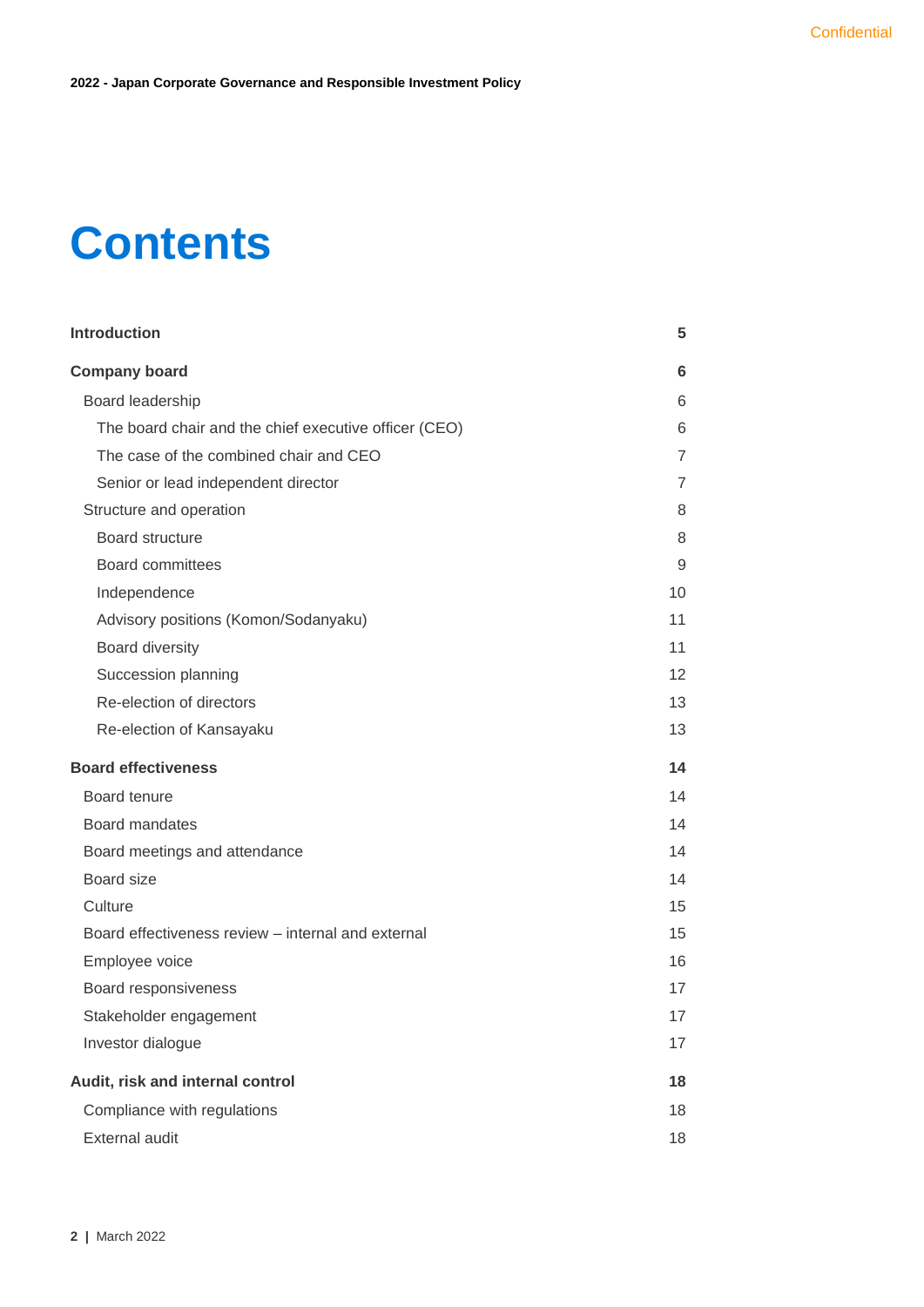#### **2022 - Japan Corporate Governance and Responsible Investment Policy**

| Internal audit                                    | 20 |
|---------------------------------------------------|----|
| Whistleblowing                                    | 20 |
| Cyber security                                    | 20 |
| <b>Remuneration</b>                               | 21 |
| Key pay principles                                | 21 |
| Fixed remuneration                                | 22 |
| Incentive arrangements                            | 22 |
| Annual bonuses for directors and Kansayaku        | 22 |
| Retirement bonuses for directors and Kansayaku    | 22 |
| Long-term incentive plans (LTIP)                  | 23 |
| Directors and Kansayakus' compensation ceiling    | 24 |
| Shareholder and bondholder rights                 | 25 |
| Transparency                                      | 25 |
| <b>AGM</b> timing                                 | 25 |
| Virtual/electronic general meetings               | 25 |
| Article amendments                                | 26 |
| Capital management                                | 27 |
| <b>Issuance of shares</b>                         | 27 |
| Share repurchases                                 | 27 |
| Debt issuance                                     | 28 |
| Cross holdings                                    | 28 |
| Mergers and acquisitions (M&A)                    | 28 |
| Takeover defence plans - poison pills             | 29 |
| Related-party transactions                        | 29 |
| Shareholder proposals                             | 30 |
| Political donations                               | 30 |
| Allocations of dividends and profits              | 30 |
| <b>Sustainability</b>                             | 31 |
| Sustainability governance, process and operations | 31 |
| Risk identification and management                | 31 |
| Governance and accountability                     | 31 |
| Sustainability strategies                         | 32 |
| Reporting and disclosure                          | 32 |
| Target-setting                                    | 32 |
| Public disclosure and transparency expectations   | 32 |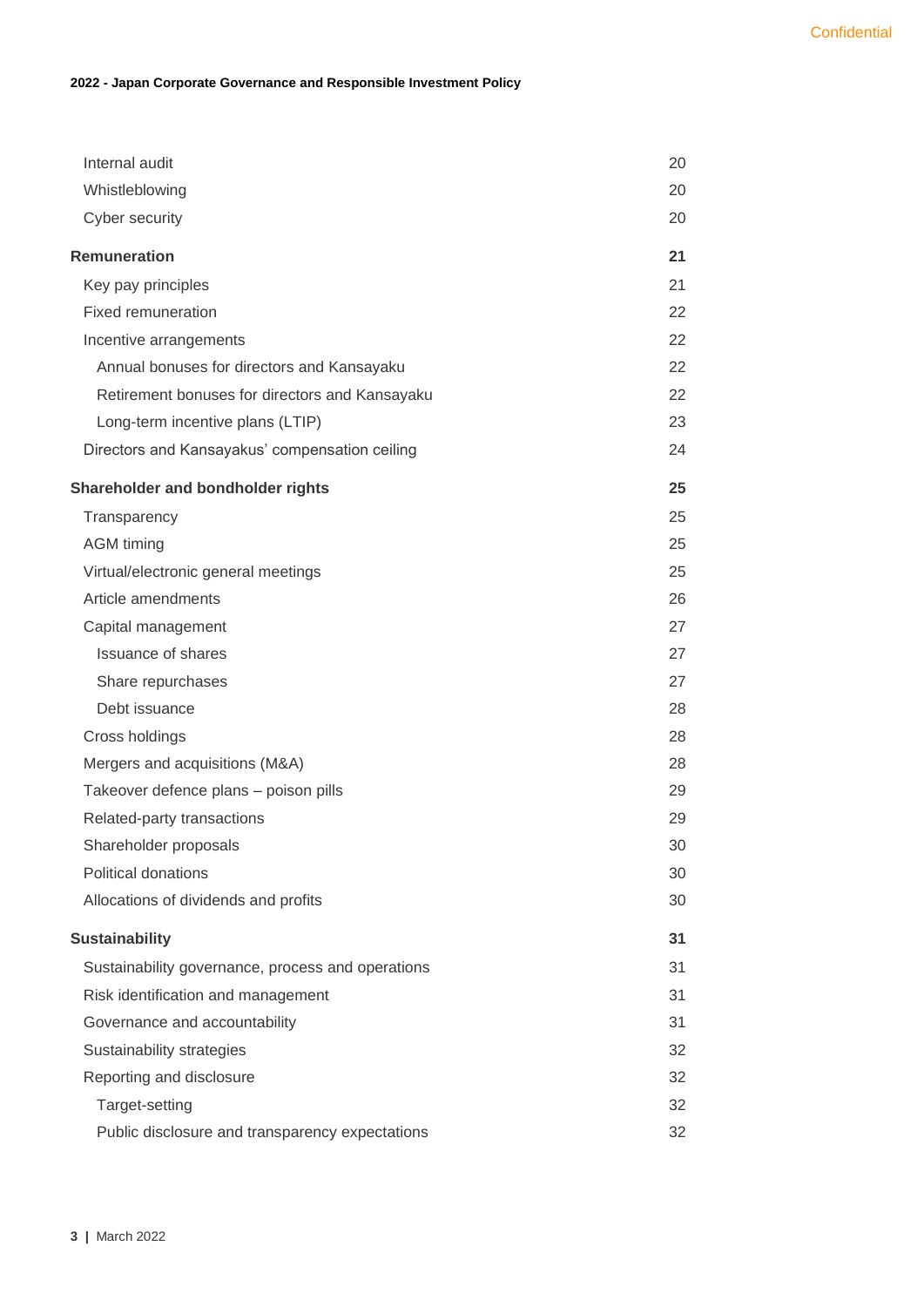#### **2022 - Japan Corporate Governance and Responsible Investment Policy**

| Financial impact quantification                         | 33 |
|---------------------------------------------------------|----|
| Industry collaboration                                  | 33 |
| Lobbying transparency                                   | 33 |
| Sustainability themes                                   | 34 |
| Climate change                                          | 34 |
| <b>Biodiversity</b>                                     | 35 |
| Deforestation                                           | 35 |
| Human capital management                                | 35 |
| Why adherence to these principles is important for LGIM | 36 |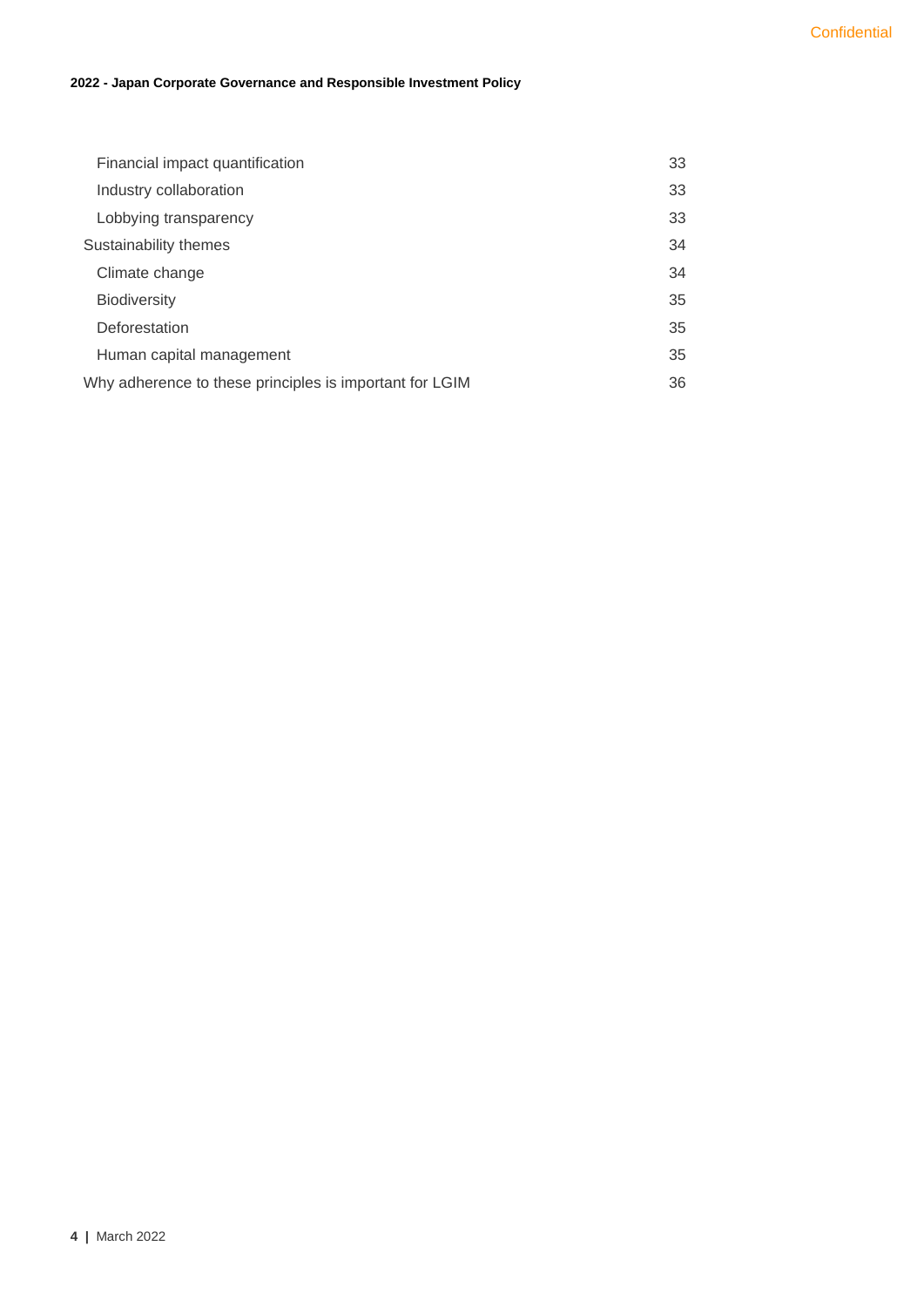# <span id="page-4-0"></span>**Introduction**

This document sets out Legal & General Investment Management (LGIM)'s expectations of investee companies in the Japanese market in terms of environmental, social and governance (ESG) issues. This is a region-specific document and is therefore separate to our Global Principles document, which provides a full explanation of LGIM's approach and expectations in respect of key topics that we believe are essential for an efficient governance framework.

LGIM adapts its policies to address the economic, political and cultural differences in corporate governance practices globally. LGIM recognises that the move towards strong corporate governance in Japan begins with compliance with Japanese legislative and regulatory frameworks. This voting policy goes beyond minimum compliance and reflects LGIM's approach and with respect to key topics we believe are essential for an efficient governance framework, and for building a sustainable business model. When developing our policies, we not only look at local market regulatory expectations, but also at broader global guidelines and principles such as those provided by the United Nations Global Compact, OECD guidelines and ILO conventions and recommendations.

While there is no "one-size-fits-all" solution to building a sustainable business model, we look for companies we invest in to demonstrate that sustainability is effectively integrated into their long-term strategy and their daily operations. Companies should aim to minimise the negative impact their businesses have on the environment while innovating to find better solutions. Strategy should include ways to make a positive impact on society, embrace the value of their workforce and supply chains, and deliver positive long-term returns to shareholders.

We publicly disclose our voting decisions, including the rationale for votes against management. This data is now accessible one day after the shareholder meeting, and it is available [here.](https://vds.issgovernance.com/vds/#/MjU2NQ==/)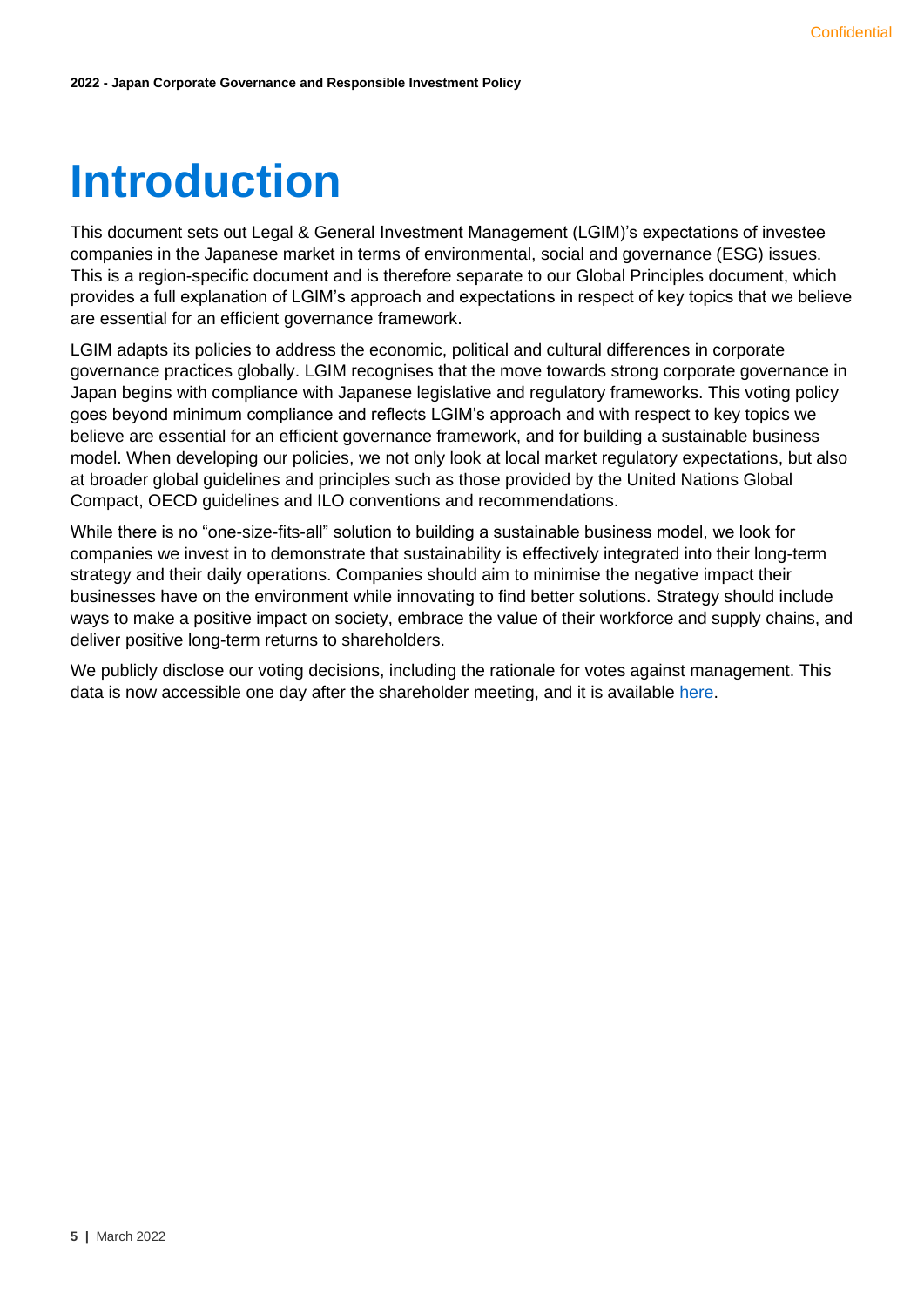# <span id="page-5-0"></span>**Company board**

The board of directors is responsible for the management and long-term success of the company, taking into account the best interests of the company and its stakeholders. It should always act as a steward of stakeholders' interests.

The board has the most important task of setting the strategy and direction of the business, ensuring that the necessary resources are available to enable its implementation and that appropriate risk management and internal controls are in place. It establishes the philosophy for the company, ensuring that stakeholder views are considered and embedded in its culture. The board is expected to take into account ESG considerations and to report on company performance in these areas. It is also responsible for ensuring the integrity of the company's accounting and reporting, and the effectiveness of internal control systems. Lastly, the board is ultimately accountable to investors and other stakeholders and should make sure board decisions are effectively communicated to them.

# <span id="page-5-1"></span>**Board leadership**

We believe that having the right board composition is an essential element of a company's success. We expect each director on the board to fully exercise their duties and promote the long-term success of the company.

# <span id="page-5-2"></span>**The board chair and the chief executive officer (CEO)**

The responsibilities of the board chair include leading the board, setting the agenda for board meetings and ensuring directors receive accurate and timely meeting information. Under their direction, there should be a good flow of information between the board and the board committees. The chair is also responsible for leading the appointment process for the CEO.

The chair should be able to challenge the inside directors and encourage the outside directors to actively participate in board discussions. It is the chair's role to regularly assess whether the board members have the adequate skills, commitment and are sufficiently diverse to make a positive contribution. We expect the board chair to be clearly named and identified in all relevant company disclosures, including in the English version of the annual report, in meeting documentation and on the website.

By contrast, the CEO has the responsibility of executing the strategy agreed by the board and of leading the business.

Given the importance of the chair's role, we expect the appointment of an independent director as board chair to set the agenda for the meetings and lead sessions, independently of the inside-company chairperson.

We would not expect a retiring CEO to take on the role of chair. These two roles involve different responsibilities and a different approach to board relations and the company. Additionally, we have concerns that a hands-on CEO may find it difficult to become a hands-off chair. Where a company would find the presence of the former CEO on the board beneficial in times of transition, we encourage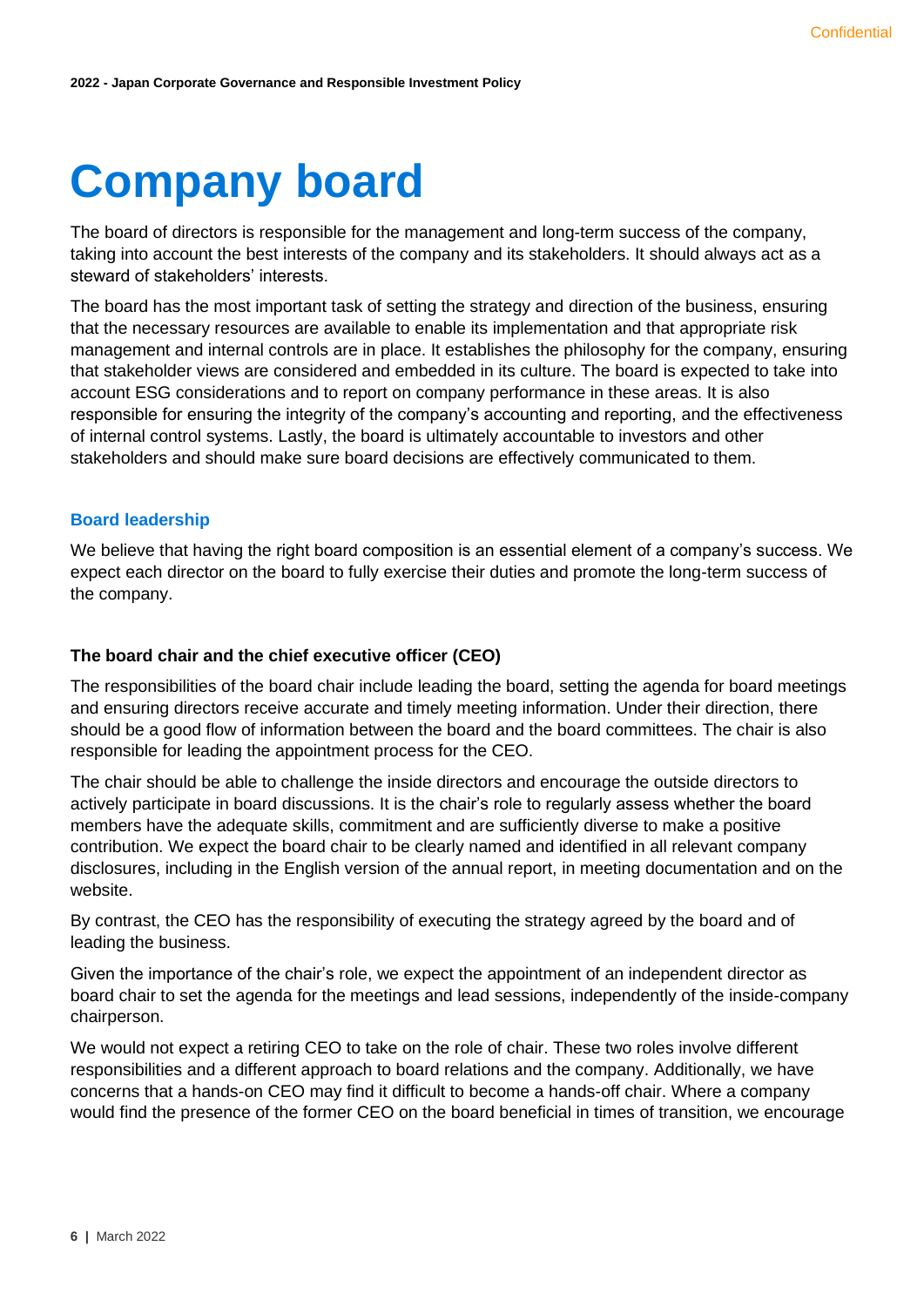the CEO to be consulted by the board but not be a formal board member and would stipulate for this to be for a maximum period of one year.

A key point for Japanese companies to note is that the board chair (Gicho) is different from the company chairperson (Kaicho). In Japan, it is common for a Kaicho<sup>1</sup>, who is typically a former CEO, to be at the helm of the company. Nonetheless, from the perspective of an independent chair, we focus on the Gicho rather than the Kaicho for companies in Japan.

# <span id="page-6-0"></span>**The case of the combined chair and CEO**

Although Japan-listed companies generally do not separate the roles of the board chair and CEO, it is important to provide guidance on our views.

We believe that the roles of the chair and CEO are substantially different, requiring distinctly different skills and experience. This division of responsibilities also ensures that a single individual does not have unfettered powers of decision-making at the head of the company, thereby securing a proper balance of authority and responsibility on the board. Therefore, we will vote in favour of resolutions that separate the chair and CEO roles.

While LGIM's policy is to not support the election/re-election of any individual holding a combined role, this policy will not apply to Japanese companies due to unique features of the market. However, we do expect Japanese companies to appoint an independent director as board chair, to disclose in English who chairs the board, and to provide a clear explanation and justification for the reason why.

For more details, please refer to our board guide on the topic, available [here.](https://www.lgim.com/landg-assets/lgim/_document-library/capabilities/separating-the-roles-of-ceo-and-board-chair.pdf)

### <span id="page-6-1"></span>**Senior or lead independent director**

The position of senior or lead independent director may not yet be well established in Japan. We believe, however, that the position serves an essential role on the board and should lead the succession process of the chair and appraise the chair's performance. Additionally, they should meet investors regularly in order to stay well informed of key concerns. They can also be a key contact for investors, especially when the normal channels of the chair, CEO or chief financial officer have failed to address concerns or are not the appropriate avenues.

We expect the senior or lead independent director to be a fully independent outside director.

While the presence of a senior independent director should not be limited to cases where there is a combined board chair and CEO, this is of extra importance when the company combines the two roles. Where companies have historically combined the positions of CEO and chair and have chosen to keep this structure, we expect a strong, senior independent director or deputy chair to be appointed and for a meaningful explanation and justification to be provided in annual disclosures.

Please see our website for a thought piece on the role of the senior independent director, available [here.](https://www.lgim.com/landg-assets/lgim/_document-library/capabilities/the-role-of-the-lead-independent-director.pdf)

 $1$  A Kaicho is not a legal term in the Companies Act and transparency around the responsibilities of the role is usually insufficient.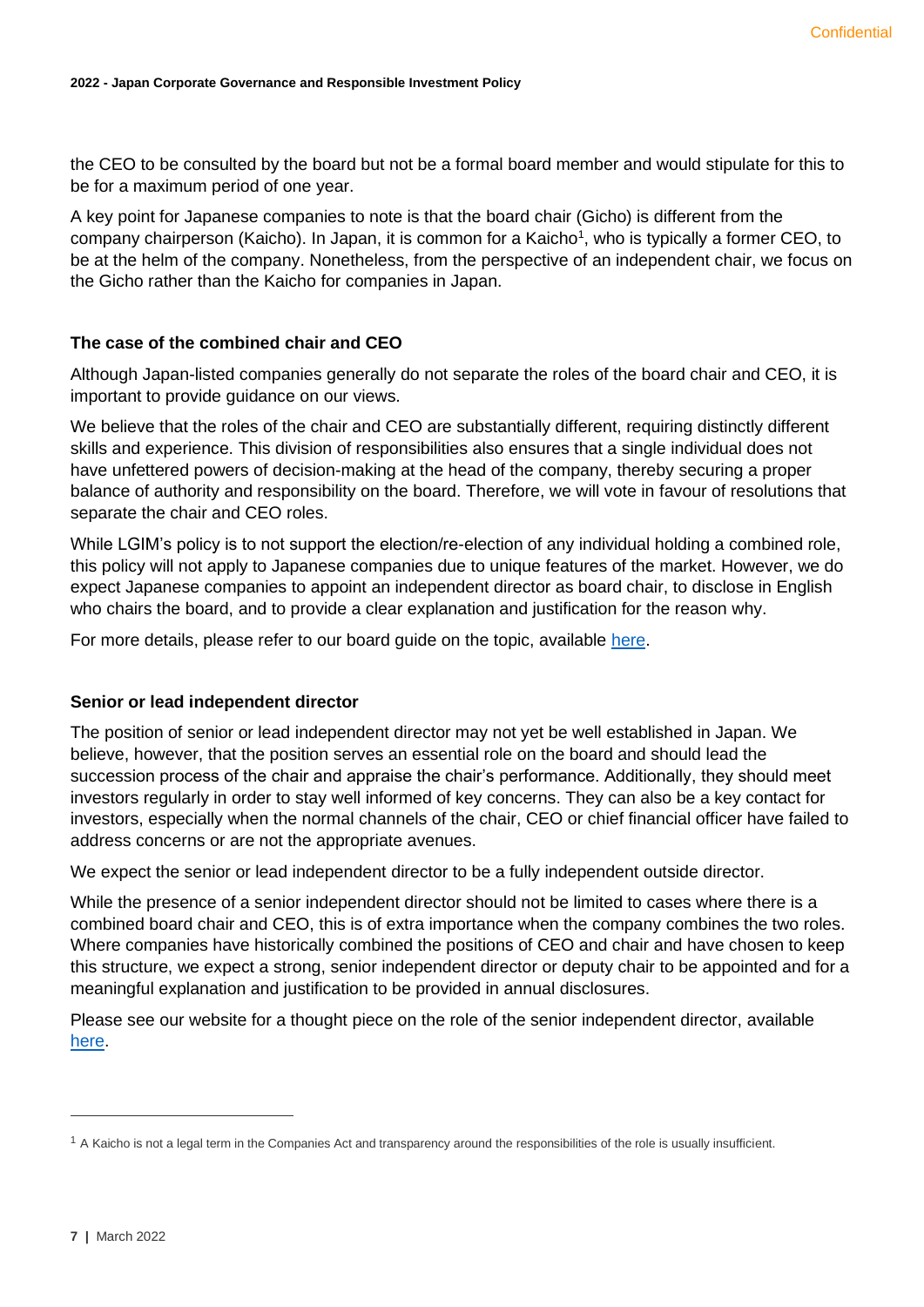### <span id="page-7-0"></span>**Structure and operation**

#### <span id="page-7-1"></span>**Board structure**

Japan's Companies Act offers listed companies three options for board structures. A vast majority of Japanese companies adopt the traditional structure with a statutory auditor (Kansayaku) board, followed by the structure with an audit and supervisory committee. Companies with the three-committee model are the smallest minority. Our voting policy may vary depending on the structure of the board.

### **Statutory auditor (Kansayaku) model (two-tier model)**

Japan's traditional board structure consists of a board of directors and a board of "statutory auditors" (Kansayaku) (also referred to as the "Kansayaku board" or "audit and supervisory board"). The law stipulates that at least half of the Kansayaku board must be composed of outside Kansayaku. The role of Kansayaku is to monitor the company's financial reporting and auditing practices as well as the directors' conduct. The legal position of Kansayaku is that of a fiduciary, and their legal duties include: attendance of all board meetings, determination of audit policy, deciding methods for monitoring and investigating the company, auditing accounts, and reporting breaches of directors' duties. Despite their important role, Kansayaku are not integrated into the board's formal decision-making process and do not have the authority of directors. Although they have the right to express their opinions on any matter at board meetings, they do not have voting rights.

# **Three-committee model (one-tier model)**

The three-committee structure consists of three committees, with each one responsible for either audit, nomination or remuneration. The majority at each committee must consist of outside directors. Under this model, the main role of the board is to monitor the performance of executive officers appointed by the board.

For auditing purposes, this structure is considered preferable, because the audit committee is an integral part of the board. As board directors, committee members have the right to vote and the ability to exert direct influence on board decisions. As a result, they are considered to have greater capacity to positively influence the robustness of a company's internal controls.

### **Audit and supervisory committee structure (hybrid model)**

Hybrid board structures with an audit and supervisory committee (Kansatouiinkai) (also referred to as the "supervisory committee") have also emerged as an amendment to the Companies Act in 2015. A majority of the audit and supervisory committee are required to be outside directors. An increasing number of companies have moved from the traditional Kansayaku model to this hybrid model.

While the role of the audit and supervisory committee is similar to that of the Kansayaku board under the two-tier model, this committee has rights to give its opinion on the nomination, removal and remuneration of directors who are not committee members.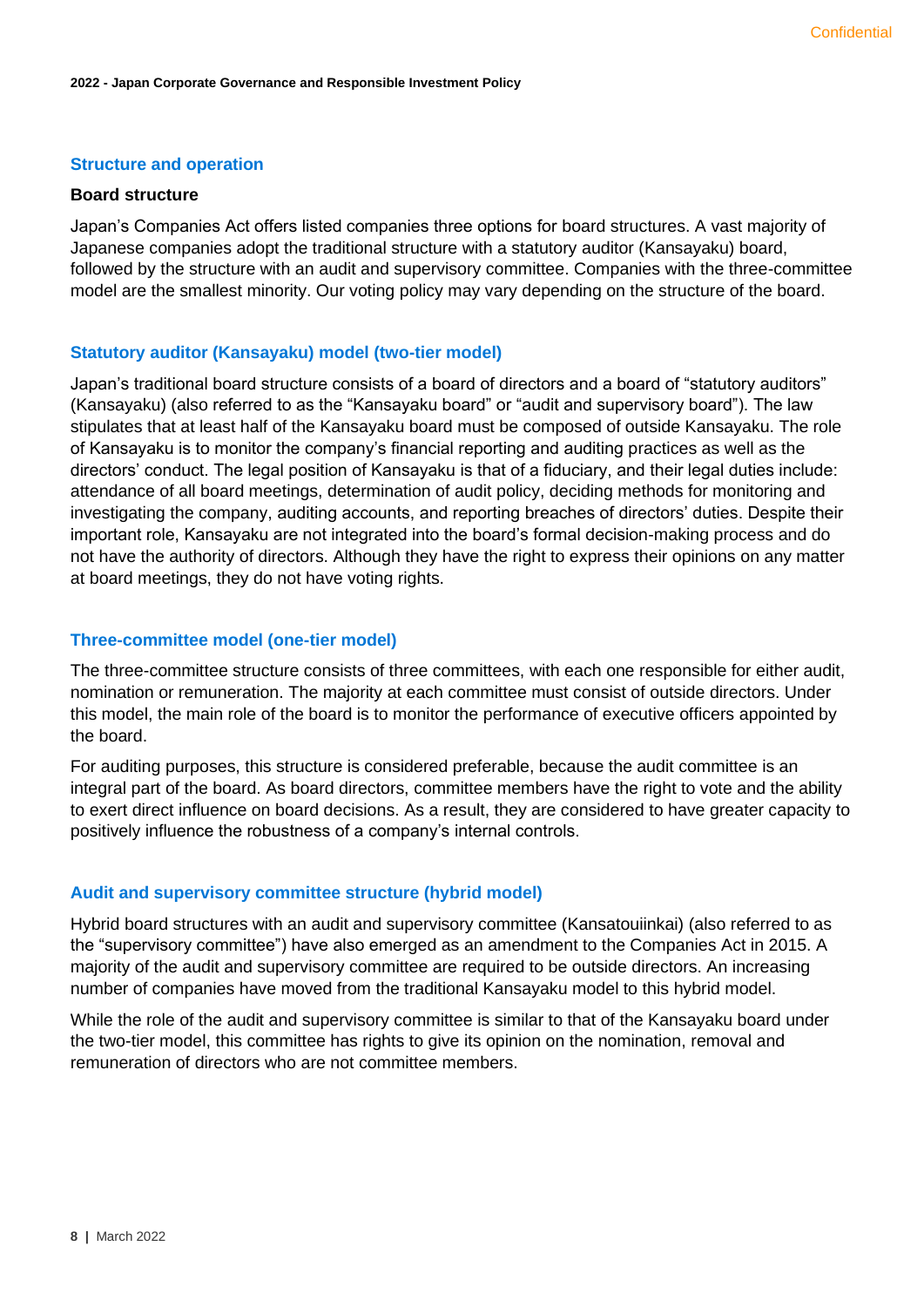# <span id="page-8-0"></span>**Board committees**

# **Audit, nomination, and remuneration committees**

Board committees ensure that specific directors are responsible for key board functions.

Japan-listed companies with the three-committee model are required to put in place three separate board committees responsible for the core board functions of audit, nomination and remuneration. By contrast, this is not a requirement for companies with the Kansayaku model or audit and supervisory committee model, where it is up to the discretion of companies to establish voluntary advisory committees on nomination and remuneration.

Given the important role of the nomination, remuneration and audit committees, we expect them to comprise independent directors. We believe that no inside or executive director should sit on any of these committees; this includes the president/CEO/chairperson. It is essential these committees are able to freely discuss and act on sensitive areas without an inside director in attendance. The president may still be invited to some or part of the meetings on occasion, if deemed necessary by the nomination committee. For this reason, we will vote against the president or chairperson if the candidate sits on the nomination, remuneration or audit committee<sup>2</sup>.

For companies with a board structure where these committees are not a legal requirement, we continue to expect voluntary advisory committees to consist of independent members and for the board to uphold the committees' recommendations.

### **Additional board committees**

Companies may consider it appropriate to set up additional board committees to assist the board in its discussions. These committees are useful where the board could benefit from an increased focus on an issue that is directly linked to its long-term success or where the company operates in a high-risk sector. In particular, for companies where environmental and social (E&S) risks represent a material part of the business model, LGIM expects an ESG committee to be established that includes board members.

To enable investors to assess the effectiveness of board committees, we expect disclosure of the role and composition of all board committees as well as for committees to report on their activities to investors in the annual disclosure documents.

### **Advisory committees**

In other cases, boards may consider the need for direct access to independent and external advice and expertise from third parties or stakeholders. We are supportive of companies setting up advisory committees. This is a flexible option to obtain specific and relevant information to assist the board and management in their decision- making without having to impact the size and composition of the board.

<sup>&</sup>lt;sup>2</sup> This currently applies only to companies with a three-committee structure due to availability of public information.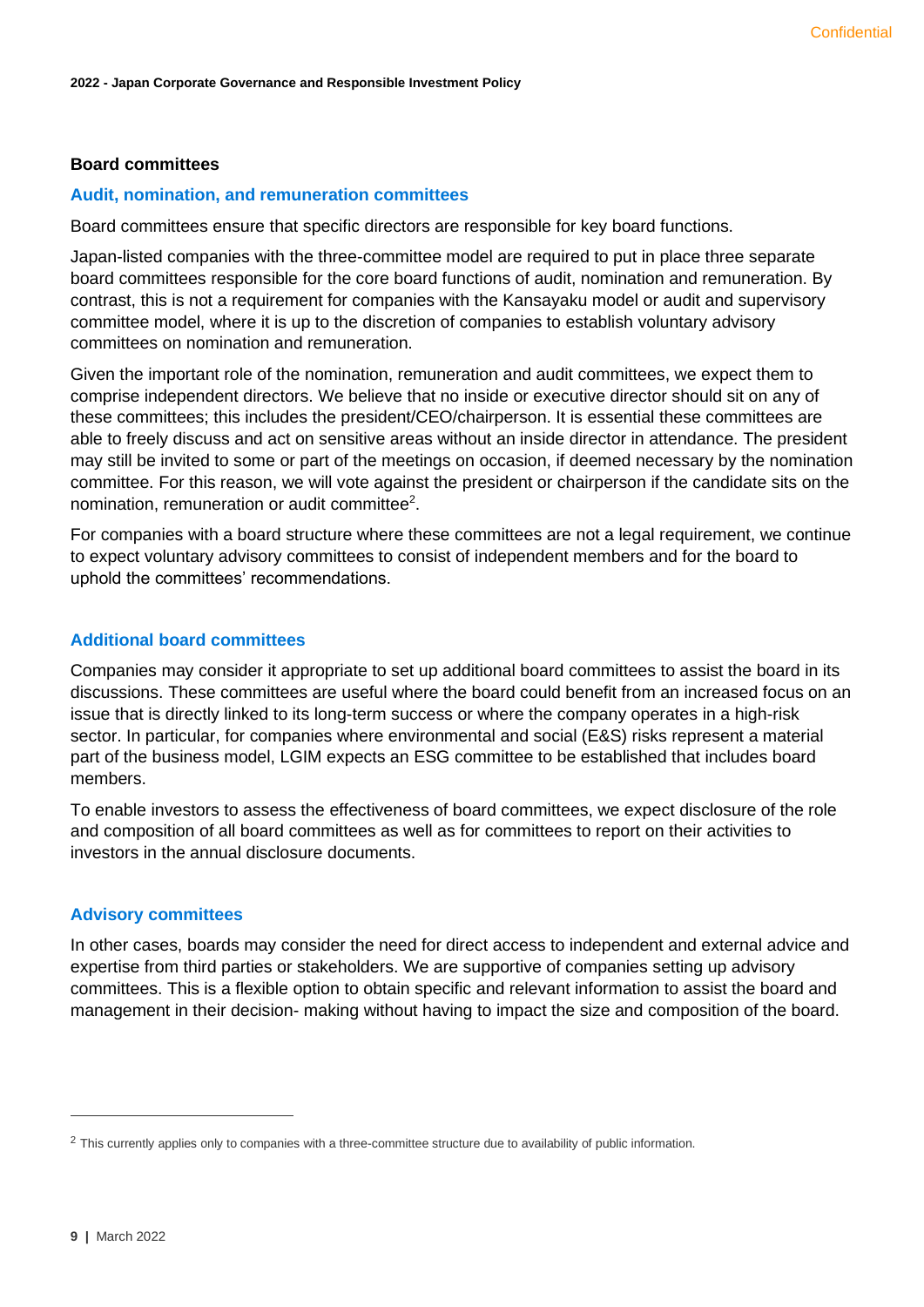### <span id="page-9-0"></span>**Independence**

An independent board is essential to ensure the board exercises efficient oversight and consistently acts in the best interests of the company and its stakeholders.

Unaffiliated outsiders should bring an independent mind and an external perspective to boardroom discussions. They should raise issues and suggestions that are pertinent to the company, but which inside directors may not have thought of or may be reluctant to address. A relevant and suitably diverse mix of skills and perspectives is critical to the quality of the board and the strategic direction of the company.

It is important that directors are independent of one another, and that any interlocking board relationships are disclosed and explained.

We believe Japanese companies should focus on establishing a board that meets the international best practice trends in order to remain competitive and attractive to foreign investors. Notwithstanding, we recognise that reaching the optimum level of independence will be a continuous, iterative process, and companies need time to test the dynamics of new board composition.

To balance these considerations, we call for a minimum of one-third of directors to be independent and ask companies to outline the steps to be taken to increase independence in the future. Regardless of the board structure, we will vote against the chairman or most senior member of the board if, after the shareholder meeting, the board is not at least one-third independent. We additionally expect companies to comply with the 2021 Corporate Governance Code in instances where the code requires a higher level of board independence. For instance, companies with a majority shareholder; our expectation is that at least half of the board should comprise independent outside directors.

It should be noted that this target for board independence will be raised going forward, to bring it into line with other developed markets. This rule applies to all companies, regardless of the board structure, or whether companies are controlled by majority shareholders.

Under Japanese law, "outsider directors" are defined as having no previous employment history with the company or its subsidiaries. This definition is extended under the TSE Listing Rules to include candidates with close family ties, clients, service providers or significant business partners. Our definition of independence goes beyond that of the TSE.

An outside director is generally someone who:

- Is not an employee of the company or group;
- Has not been an employee of the company or group within the last five years;
- Is an outsider who represents less than 10% of the company's voting common stock;
- Does not have close family ties with any of the company's advisers, directors, or employees.

In addition to the conditions above, we will consider candidates who fall under any of the following categories as non-independent:

- Individuals who work or worked at major shareholders of the company;
- Individuals who work or worked at main lenders/banks to the company;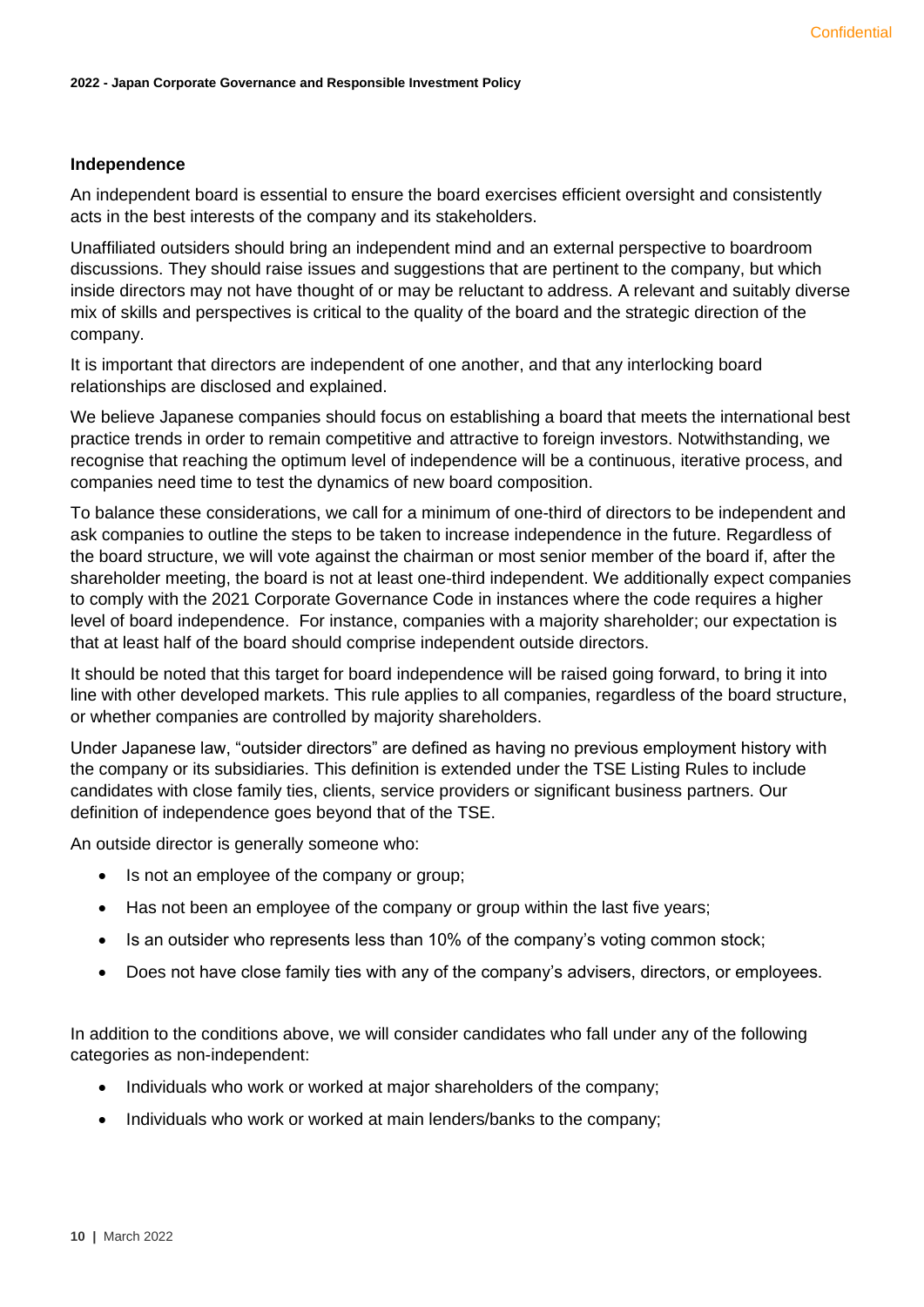- Individuals who work or worked at the lead underwriter(s) of the company;
- Individuals who work or worked at business partners of the company and the transaction value is material from the recipient's perspective or is not disclosed;
- Individuals who worked at the company's audit firm;
- Individuals who offer or offered professional services such as legal advice, financial advice, tax advice or consulting services to the company;
- Individuals who have a relative(s) working at the company;
- Individuals who worked at the company; or
- Individuals who work or worked at companies whose shares are held by the company as "crossshareholdings" (this includes not only mutual shareholdings but also unilateral holdings held for reasons other than pure investment purposes).

#### <span id="page-10-0"></span>**Advisory positions (Komon/Sodanyaku)**

Advisory positions unique to Japanese companies, known as "Komon" or "Sodanyaku," are usually held by the former company president or other senior executive.

They are not held accountable to shareholders as they do not serve on the board. Still, they can apply pressure on the board and are often referred to as "ghosts in the boardroom" or "corporate backseat drivers". In cases where the former CEO remains as a senior adviser, they may exercise unreasonable influential power over incumbent management members, which could be detrimental to the board's functioning and dynamic.

With no basis in law, the roles of these positions will vary from company to company. Furthermore, companies are not required to disclose details of these positions, but are given the option to do so in the Corporate Governance Report required by the TSE. Based on this report, we will vote against the chairman or most senior member of the board when there is a lack of minimum disclosure on the presence of an advisory position.

Additionally, we expect all companies to provide disclosure on the roles and responsibilities of the advisory position and what the individual in this role is paid. Such disclosures should be provided in English before the annual general meeting (AGM).

## <span id="page-10-1"></span>**Board diversity**

We believe a suitably diverse mix of skills, experience and perspectives is essential for a board to function and perform optimally. Several studies have demonstrated that a good level of diversity can improve business decision making, minimise business risk, improve the sustainability of profit growth and therefore maximise long-term returns for investors.

Therefore, when recruiting members, a board should be looking at diversity in a holistic way and considering the intersectionalities across diversity characteristics. A board should be cognisant of all aspects of diversity that appropriately represent a company's operations, including, for instance, gender, age, nationality, ethnicity, sexual orientation, disability, neuro-diversity, socio economic background as well as general background and experience. Consideration should also be given to the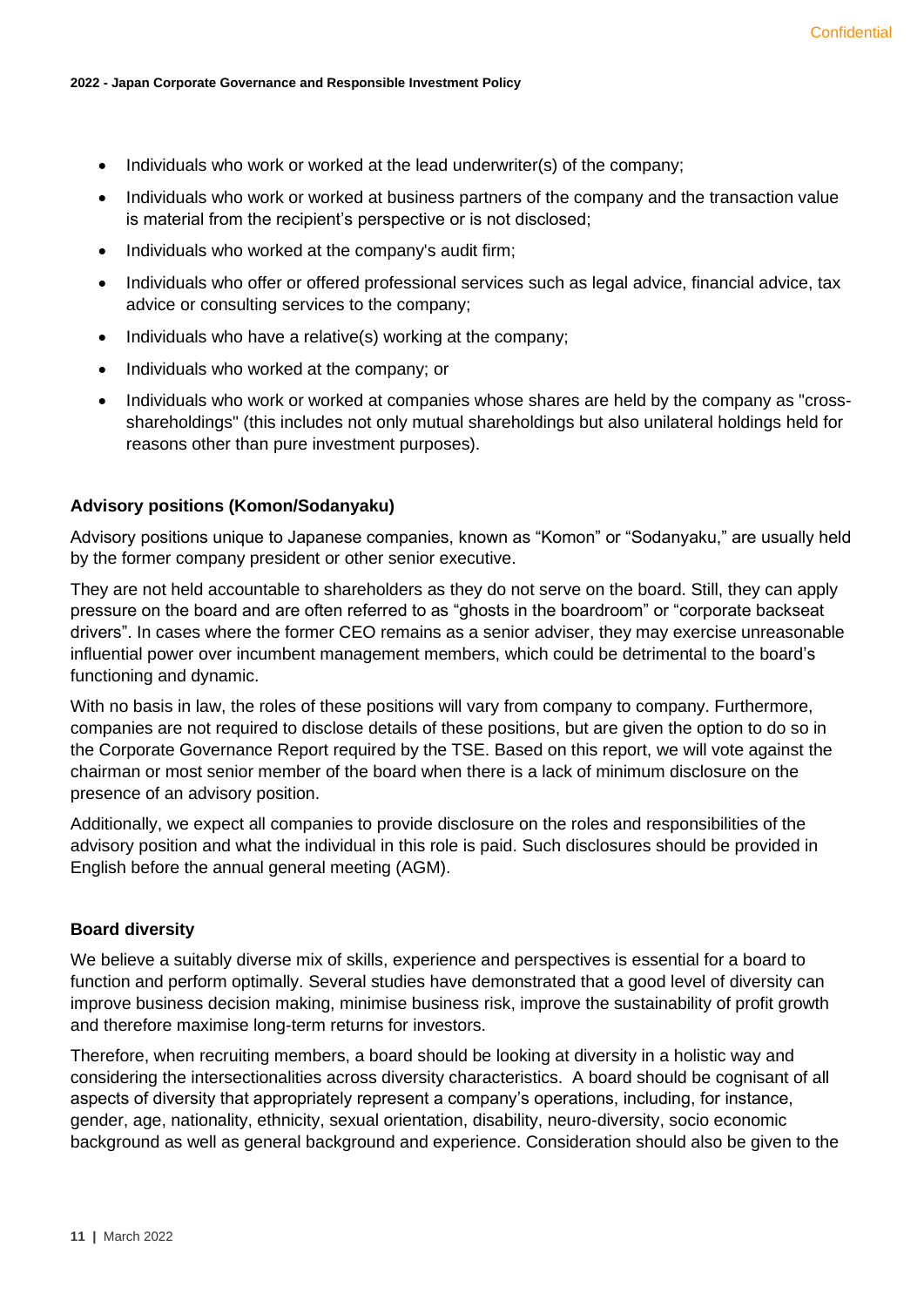geographies in which the business operates, its future strategic international expansion plans and its consumer base. We would expect a company's diversity and inclusion policy to reflect this information at a minimum for both the board and senior management as well as a broad focus on an inclusive culture which is a key enabler for greater diversity.

To provide investors with a comprehensive understanding of their diversity strategy, we expect companies to be transparent regarding the procedures used to find new members for the board and at senior management level, and on how that process ensures a diverse board and senior executive pipeline. We expect all companies to disclose a breakdown of board directors, executive directors, managers and employees, at a minimum, by geography, main skill set, and gender.

Companies should ensure that candidates with appropriate skills and qualities are sought through the widest possible means, such as the use of recruitment consultants, public advertisements and the leverage of other relationships in the industry. Companies should also be prepared to look outside the usual pool of candidates to include those from a less traditional 'corporate board' backgrounds. They should also be willing to recruit those without previous board experience as incumbent board members will have sufficient previous board experience in aggregation to support less experienced members, and this approach will over time help to expand the candidate pool as well as be beneficial for the board's cognitive diversity.

In Japan, positive trends in board independence and diversity are emerging. Yet significant challenges must still be overcome in order to ensure Japan stays competitive within the globalised economy. We believe that Japan can benefit further from unrealised opportunities if company strategies are subject to a healthy debate, mediated by diverse and well-balanced boards.

As a very minimum we expect all companies in which we invest globally to have at least one woman on their board. In Japan, we currently vote against the appointment of the chairman or most senior member of the board or the nomination committee chair of TOPIX 500 companies that do not have a woman on the board<sup>3</sup>. Starting in 2023, we will pre-announce our votes against such companies with all-male boards. Given the importance of diversity for a well-governed board, we will continue to expand our policy to a greater number of Japanese companies and also look to require a higher threshold of board diversity over time. We also expect companies to seek to promote diversity below board level, namely at the executive and management levels as well as through the entire workforce. We expect Japanese companies to observe the provisions of the 2021 Corporate Governance Code and also to provide gender pay gap disclosures.

For more details on our position, please refer to our publications on the topic available [here.](https://www.lgim.com/uk/en/capabilities/investment-stewardship/influencing-the-debate/)

# <span id="page-11-0"></span>**Succession planning**

Succession planning is a vital function of an efficient board. It helps to avoid the dangers of group think and ensures board continuity, and that individuals with the right sets of skills sit on the board.

We expect companies to put in place a formal and transparent procedure for the appointment of new directors. The external board evaluation exercise should assist in this task. We encourage companies

<sup>3</sup> We do not count Kansayaku as board members.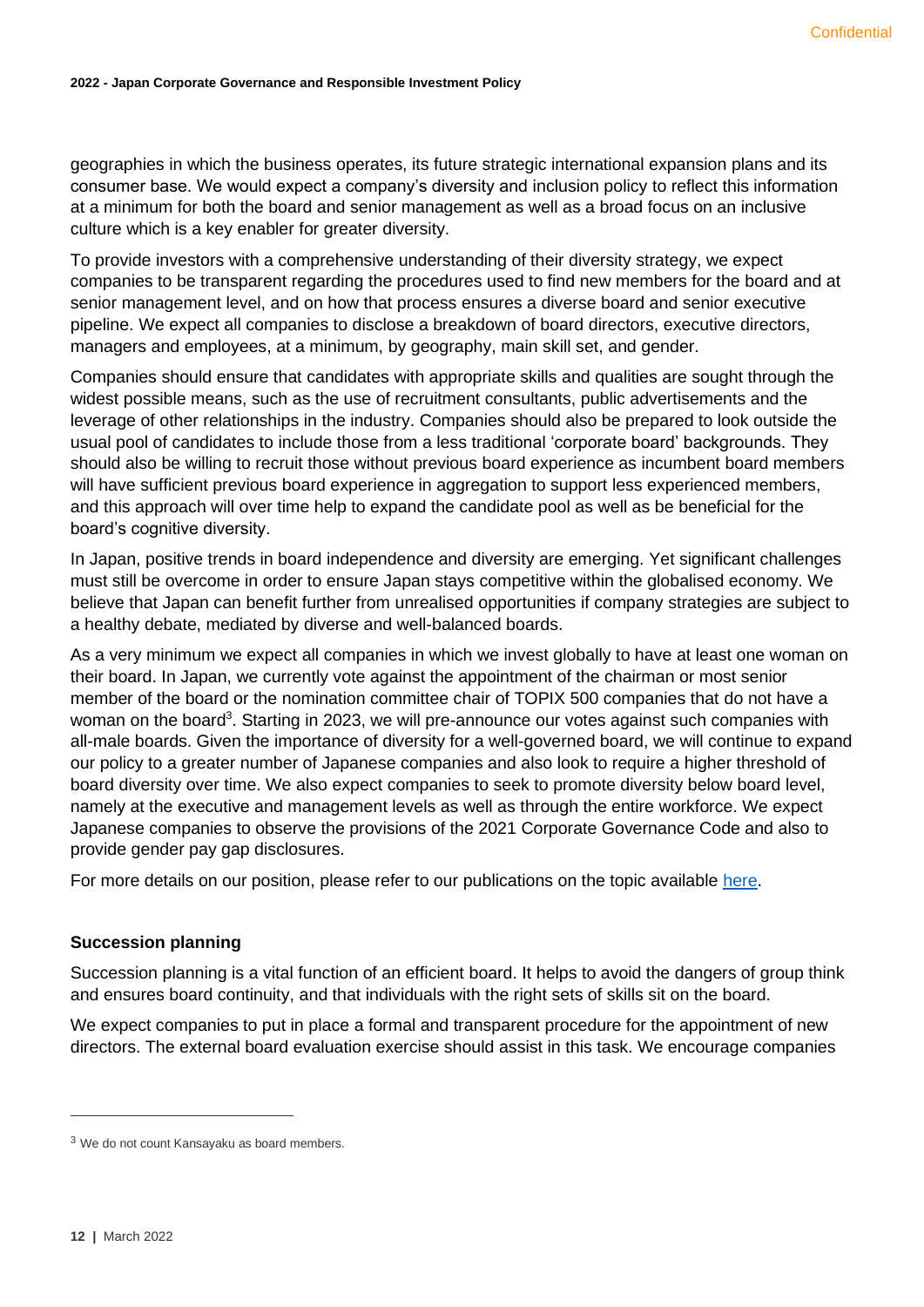to disclose this information in their annual disclosures. This includes what skills the company is looking for and why the selected individual is the right fit for the board.

## <span id="page-12-0"></span>**Re-election of directors**

In Japan, directors are to be elected every two years according to the Companies Act. However, an increasing number of companies have put forward proposals to reduce the term to one year. We would support such proposals from companies and encourage others to do so.

We have engaged in constructive dialogue with Japanese companies to express our views on board composition. The outcome of these engagements is expected to generate an increase in independence and disclosure of directors' associations. In the event that this does not occur, we will signal disapproval by voting against the company chairperson. If the chairperson is not present, we will vote against the most senior member in the ballot. This strategy will apply to all board structures. In Japan, it is common to vote against the CEO in order to show dissatisfaction. However, we believe that, as the CEO is responsible for running the company, voting the CEO out due to an inadequate board structure is not the most prudent course of action. Instead, it is preferable that the chairperson be mandated to take responsibility for ensuring that the board structure is robust and competitive.

The provision of biographical information on directors is essential to enable shareholders to make an informed decision about the appropriateness of nominee directors. In addition to the biographical details of each director, we also encourage the disclosure of attributes and skills that the director brings to the board and how these fit with the long-term strategic direction of the business. A skills matrix linked to the strategy would be useful.

# <span id="page-12-1"></span>**Re-election of Kansayaku**

The Companies Act stipulates that at least half of the Kansayaku should be outsiders, but with no obligation for them to be independent. It is vital that true independence from the company is maintained in the Kansayaku board, especially as half of the members are company executives and therefore are less likely to flag issues to outside shareholders. As such, we vote against insider and affiliated outside directors, where the Kansayaku board is composed of less than 50% independent directors.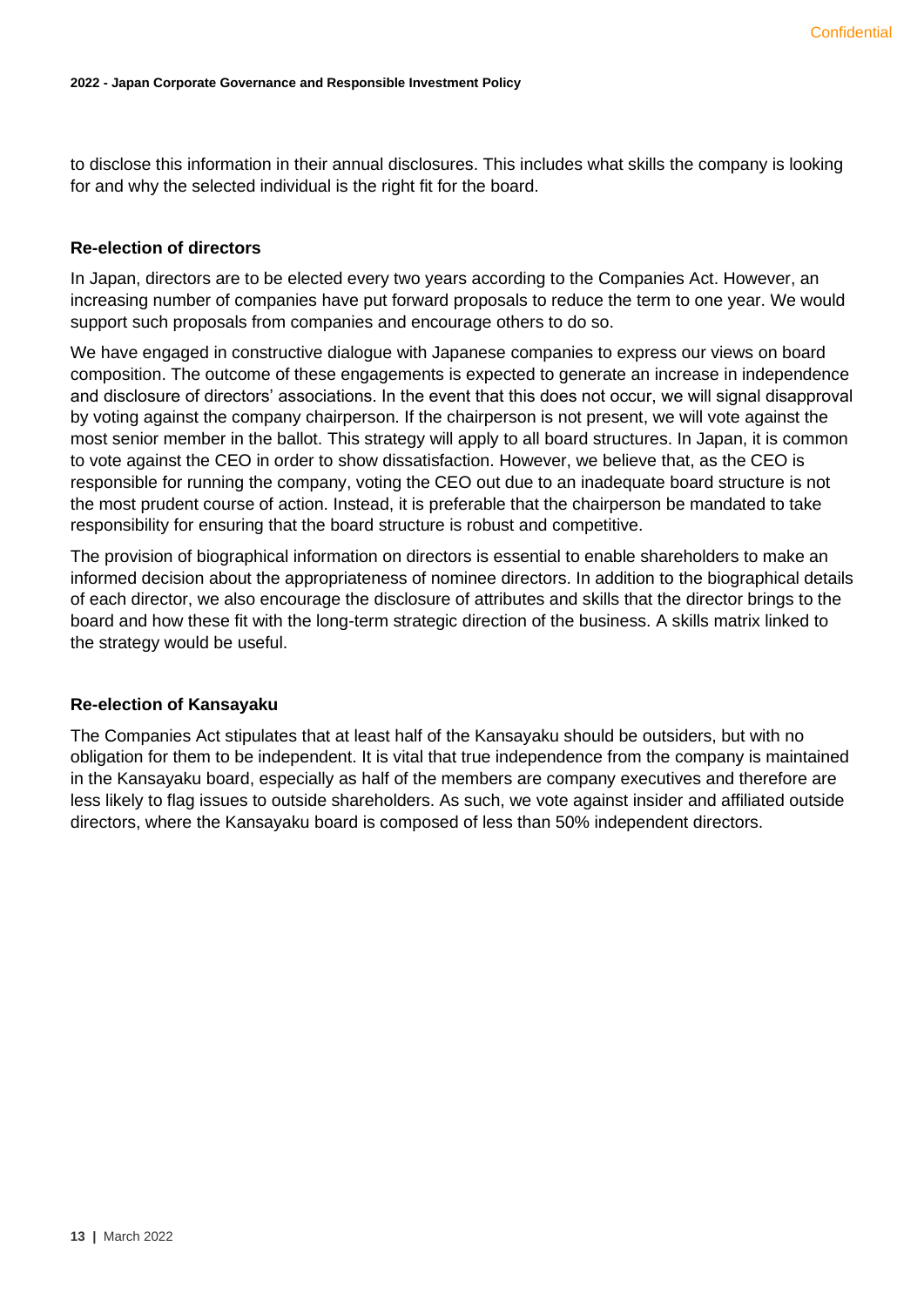# <span id="page-13-0"></span>**Board effectiveness**

#### <span id="page-13-1"></span>**Board tenure**

The regular refreshment of the board helps to ensure that its members remain independent from management and third parties, that different perspectives feed into board discussions, and that skillsets remain relevant. A regularly refreshed board is more likely to question established practices, avoid group think, and exercise more efficient oversight over management to stay ahead of market changes.

While different regions have different best-practice guidance on this issue, we expect all companies to put in place an individual director term limit of a maximum of 12 years for outside and independent directors.

#### <span id="page-13-2"></span>**Board mandates**

We believe it is important for inside directors to seek external board appointments as this will help broaden their skills and knowledge, enabling them to provide more input on board discussions. However, when taking up external appointments, they should be mindful of the time commitment required to exercise their duties on multiple boards. We would encourage inside directors not to undertake more than one external directorship of an unrelated listed public company.

We also encourage outside directors to limit their number of board positions to a total of five public company board roles. We consider an independent board chair role to count as two board roles due to the extra complexity, oversight and time commitment that it involves.

In order to help investors assess how directors with other board mandates are performing their duties, we would like to see disclosure of how much directors are expected to contribute to the role and reasons why their other mandates do not prevent them from effectively exercising their duties.

### <span id="page-13-3"></span>**Board meetings and attendance**

We believe the board chair should hold separate meetings with independent directors to discuss the performance of the executives. In addition, the independent directors should have at least one meeting during the year without the chair present.

Director attendance at board meetings is a vital part of the role to ensure contributions to board decisions and fiduciary duties to investors are fulfilled. We therefore expect companies to allow investors to assess directors' attendance at board and committee meetings by disclosing attendance records in their annual disclosures. We expect directors to have attended no fewer than 75% of the board and committee meetings held. Where a director does not attend a board or committee meeting, the company should report to investors the reasons for non- attendance. We would not expect to see a trend of a director's non-attendance at meetings.

# <span id="page-13-4"></span>**Board size**

We consider that board effectiveness is optimised when membership sits at between five and 15 members, depending on the size of the company and complexity of the business. By their nature, small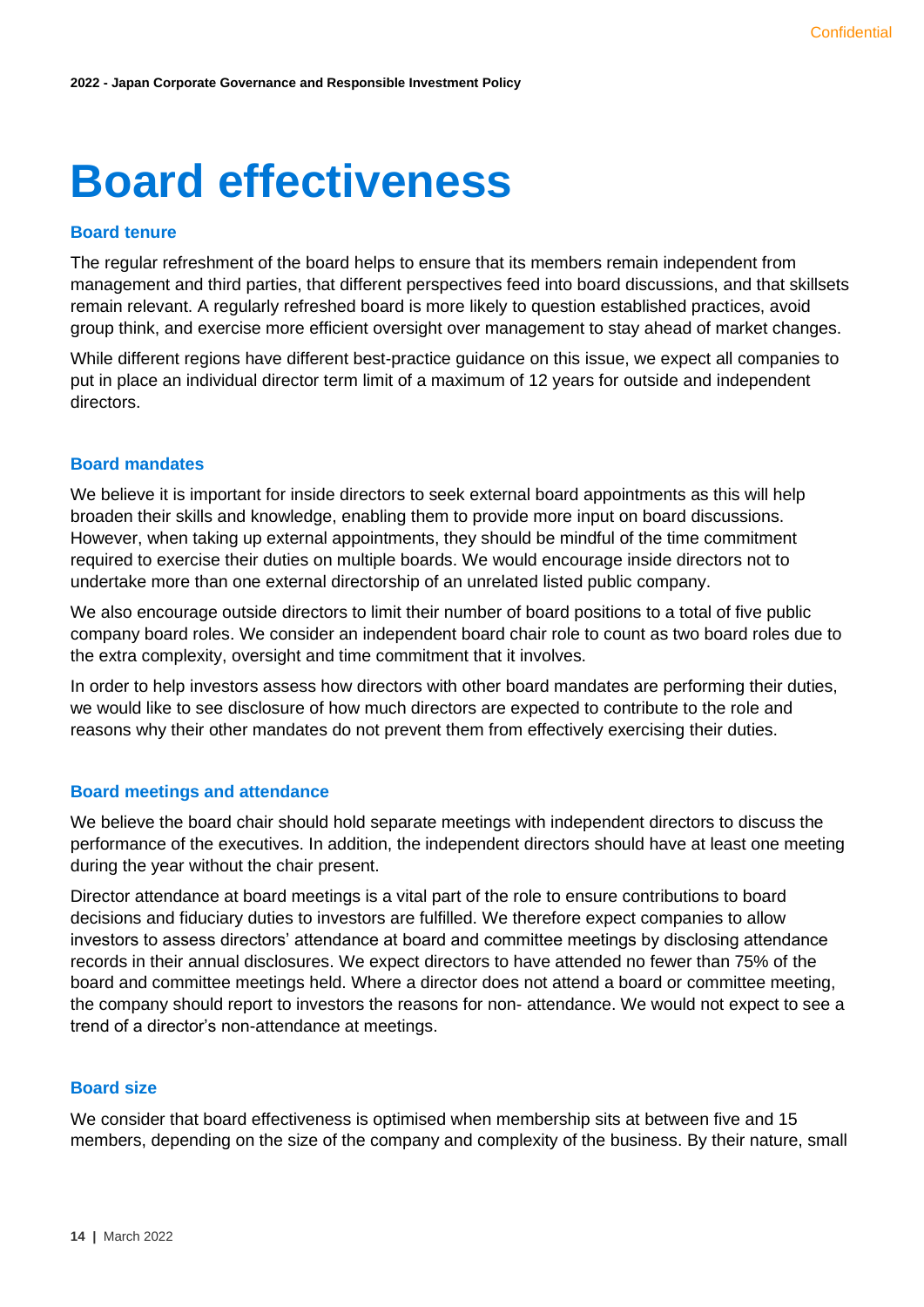boards that are suitably diverse are better equipped to facilitate active, constructive debate and agile decision-making processes. We will vote against the most senior member of the board standing for election when the board size exceeds 15 directors $4$ .

Although Japanese boards have historically been larger than in other markets, a downward trend has continued. We will generally support resolutions that intend to reduce the board size. The proportional percentage requirements in independence directors aim simultaneously to reduce the number of directors on the board.

# <span id="page-14-0"></span>**Culture**

Culture has become an increasingly discussed topic in recent years among businesses, investors and even regulators, and its measurement and assessment are exercises we expect the board to undertake.

For investors to understand company culture, disclosure from the board is necessary, given its role in setting values. Investors need reassurance that the CEO and management really drive the cultural message and set the tone from the top, and that this is regularly discussed and challenged by the board, and that they are monitoring how the cultural message feeds down to the rest of the organisation.

We expect companies to disclose in their annual disclosure aspects such as:

- How culture is measured and how it relates to the business strategy;
- How the mission statement of the company and its values are communicated and reinforced;
- Any key performance indicators (KPIs) that are linked to culture;
- Any relevant data linked to the workforce such as: turnover percentage, attrition analysis and how exit interviews are used.

For more details on our position, please refer to our publications on the topic available [here.](http://www.lgim.com/uk/en/capabilities/corporate-governance/influencing-the-debate/)

# <span id="page-14-1"></span>**Board effectiveness review – internal and external**

The evaluation of directors is a key way of improving board effectiveness and ultimately its performance. It is also a way for investors to determine from the outside the quality of debate and interaction between board members.

Japan's Corporate Governance Code states that boards should conduct an annual board-effectiveness evaluation and disclose a summary of the results. As a response, we have seen an increasing number of Japan-listed companies begin to conduct evaluations of board effectiveness, but most evaluations are done internally without an external evaluator.

We expect an internal board evaluation to take place annually. This evaluation should be led by the most senior independent director of the board, or if managed externally, by an independent third party. We expect an external evaluation of the board to take place at least every three years. These should be

<sup>&</sup>lt;sup>4</sup> This applies to companies with a two-tier board with statutory auditors (Kansayaku) or the hybrid audit and supervisory committee structure.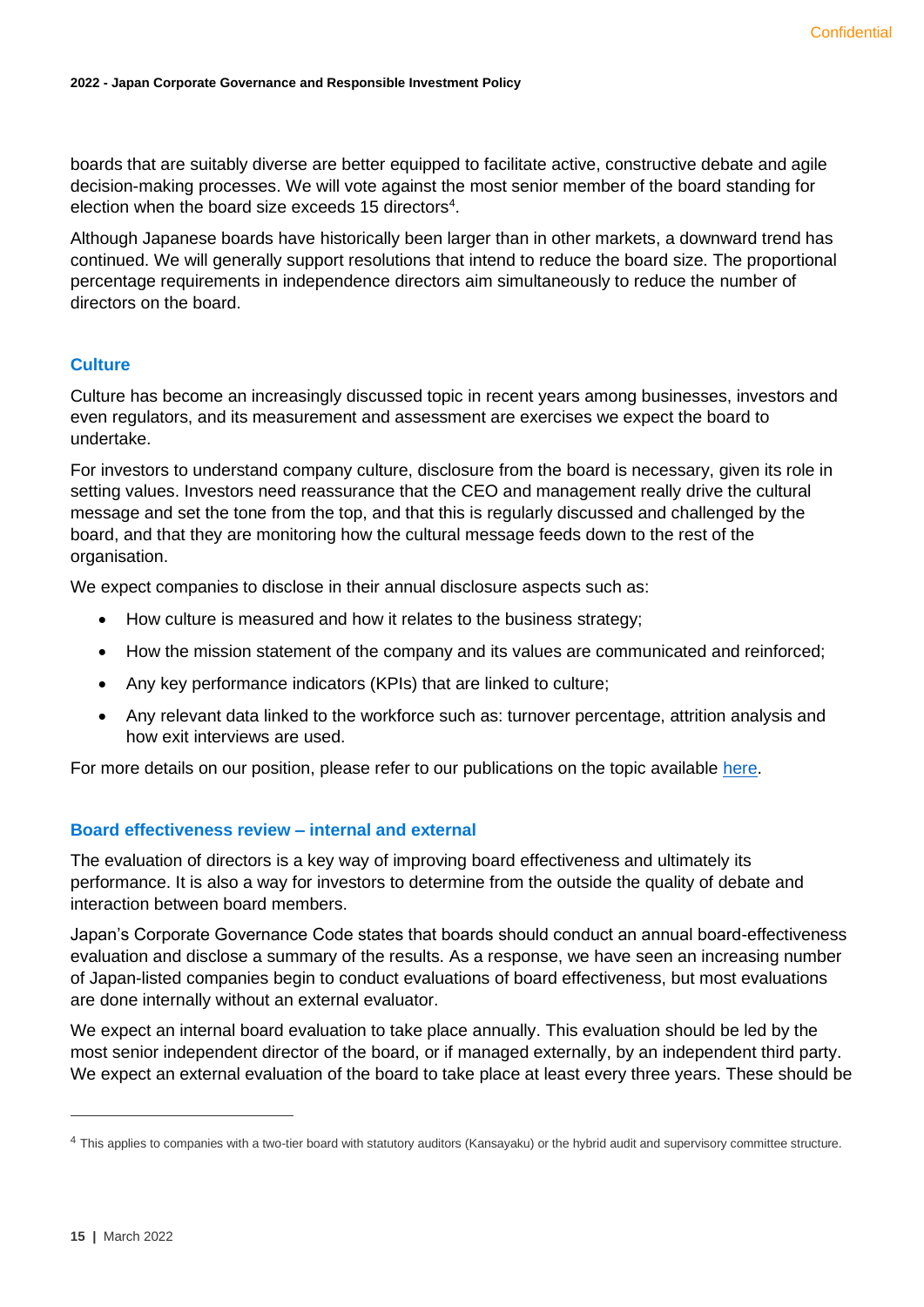performed by an independent third party to avoid conflict. External reviewers can also bring different perspectives on the functioning of the board as well as experience of how other boards operate.

In the interests of transparency, we expect the process and general outcomes of such evaluations to be disclosed in the company's annual disclosures, as well as progress on the outcomes of previous board evaluations. Any potential conflict of interest with external reviewers should also be disclosed. We would expect the external board reviewer to be refreshed at least every two terms.

For more details on our position on the topic, please refer to our short thought-piece on the topic, available on our website [here.](https://www.lgim.com/files/_document-library/%20capabilities/a-guide-to-board-effectiveness-reviews.pdf)

# <span id="page-15-0"></span>**Employee voice**

We acknowledge that different countries, as a result of regulation or best-practice codes, may have different approaches to how boards should consider the views of their employees. We believe investors should be able to hold directors accountable for their consideration of employee views.

Where hard or soft law does not provide any guidance, we encourage companies to set up an appropriate structure. Companies may prefer the appointment of employee representatives on the board, the use of forums or advisory panels, or to nominate a current independent outside director to seek out employees' views at different levels of the business and to regularly report these back to the board.

Whichever method is adopted, there are factors that we have observed that can be conducive to a good process:

- Select a method that builds trust within the company, is valued by all employees and encourages participation;
- Ensure there is a clear mechanism for all staff to feed into the process, regardless of whether that is through a regular meeting with their designated workforce member/non-executive director/employee director or via email;
- Create clear action plans for issues that impact employees and distribute these to all staff via a newsletter or all-staff email. A dedicated page on the intranet with its existence made aware to all staff is also a good idea. Open and transparent communication is important to get employee buy-in to the process. "Town halls" should supplement written communication;
- Ensure there is a feedback process for employees to help improve the process:
- Employee engagement and staff turnover should be a score that is tracked over time, disclosed in the annual report and potentially linked to executive pay;
- Exit interviews should be carried out by human resources, the output reviewed by the workforce representative, and any recurring themes should be investigated and reported to the board.

We believe that sharing views internally can lead to innovation, problem solving and productivity, as studies show that there is positive correlation between employee engagement and performance.

We would like to see companies disclose in their annual report the process adopted, examples of positive outcomes, improvements in employee engagement scores, as well as what percentage of employees consider the company a great place to work and staff turnover. Greater public disclosure will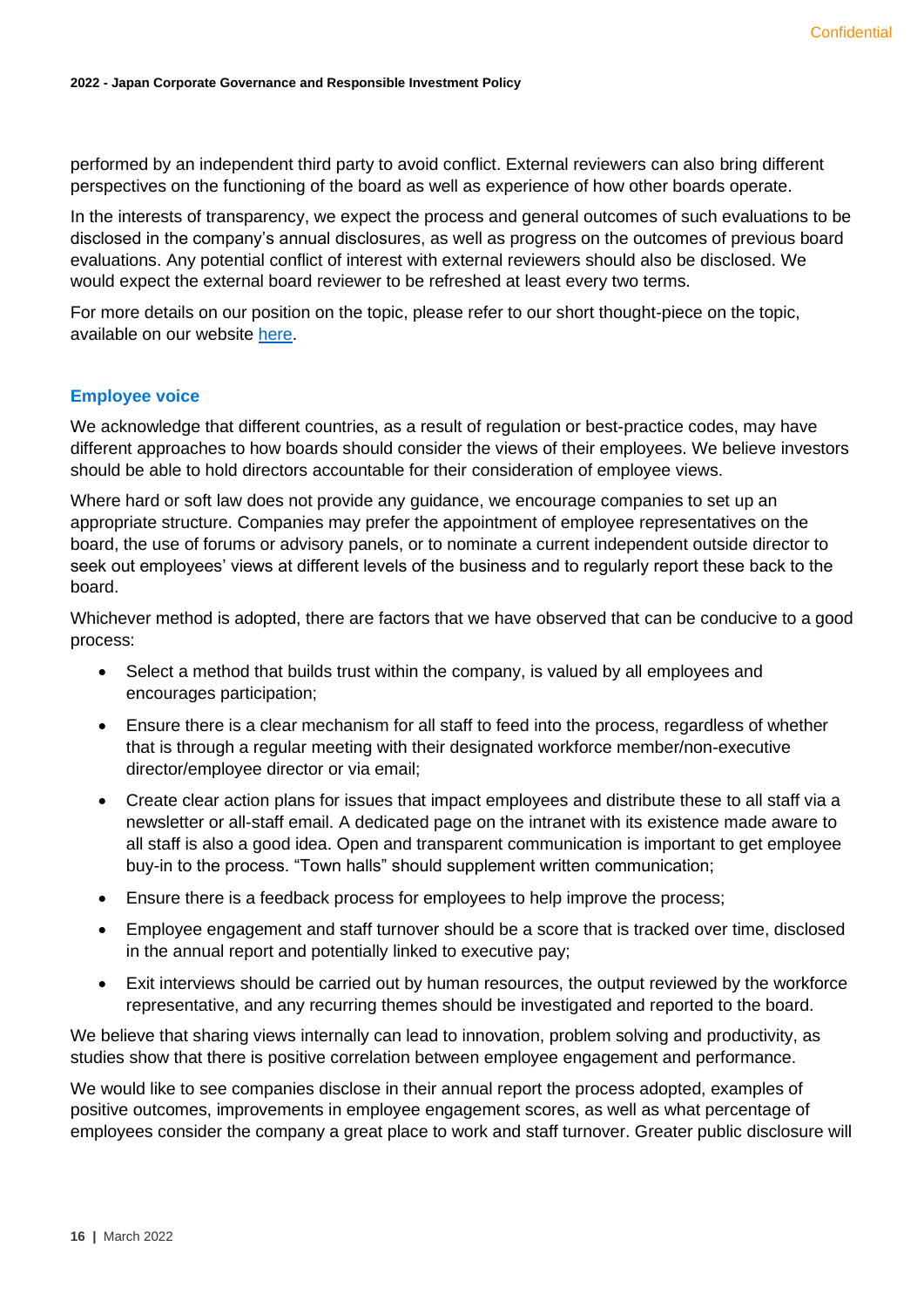increase awareness, improve practices, and can lead to greater productivity and long-term performance for all companies in the market.

For more details on our position on the topic, please refer to our short thought-piece available on our website [here.](https://www.lgim.com/landg-assets/lgim/_document-library/capabilities/a-guide-to-effective-employee-engagement.pdf)

#### <span id="page-16-0"></span>**Board responsiveness**

Voting at company meetings is part of a shareholder's escalation strategy to signal concerns with aspects of the governance of the company. Where 20% of more of votes have been case against a board recommended resolution, we expect the board to find out why. The board should disclose the steps they have taken to address shareholder concerns in their next annual report.

#### <span id="page-16-1"></span>**Stakeholder engagement**

We believe companies should be managed to take into account the interests of their stakeholders on material issues. Understanding and taking into account key stakeholders' views allows boards to create better alignment between the company and its stakeholders' interests. We expect companies to report in their annual disclosures how engagement with key stakeholders has fed into board discussions.

#### <span id="page-16-2"></span>**Investor dialogue**

We believe that engagement is a vital risk-mitigation tool for the board. Engagement with investors should be a two-way discussion. Board directors should aim to use engagement meetings with investors as an opportunity to explain company decisions and to make sure they are well understood by the market. Such meetings should also be an opportunity to listen to investors, use their experience and act on their feedback.

As shareholders, we particularly value the ability to speak directly to the board, as in our experience it is more likely to facilitate positive change.

For more details on our position, please refer to our publications on the topic available [here.](https://www.lgim.com/landg-assets/lgim/_document-library/capabilities/lgim-guide-to-board-investor-dialogue.pdf)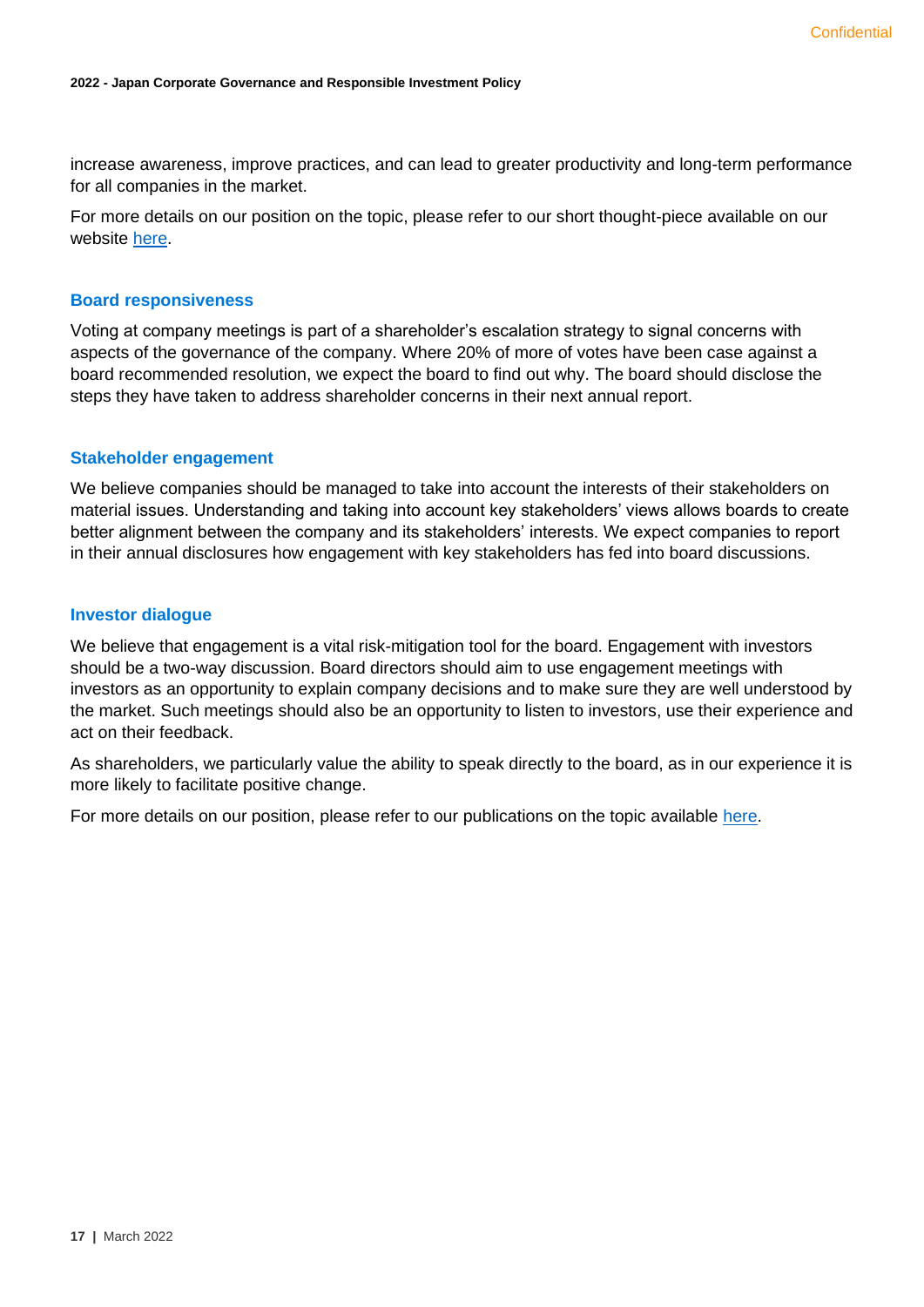# <span id="page-17-0"></span>**Audit, risk and internal control**

The board is responsible for determining and disclosing the company's approach to risk, its risk appetite, setting its culture and monitoring the outcome and controls in place for effective risk management.

The board is also responsible for presenting a true and fair view of the financial position of the company, as well as setting out its future capital management plans and near-term financial prospects. Therefore, the established processes and procedures to ensure the independence and robustness of the internal and external audit functions, and the level of oversight from the board, are expected to be demonstrated and explained to investors.

Assessing the effectiveness of the resources available for the internal and external audit functions forms part of the board's responsibilities. We expect the board to report to investors the details of the assessment and any conclusions and concerns raised. These should be reported in the company's annual disclosures.

# <span id="page-17-1"></span>**Compliance with regulations**

The audit and risk committee should ensure that all laws and applicable regulations are complied with so as not to expose the company to undue risk of fines, censorships and reputational damage. We will hold the audit committee or its equivalent responsible for failing to detect breaches in accounting practices.

# <span id="page-17-2"></span>**External audit**

Auditors are an essential feature of an effective and transparent system of external supervision. To minimise potential conflicts of interest, the auditor's primary line of reporting should be to the audit committee, where one exists, and not to senior management. The auditors are ultimately employed to serve the shareholders, not the managers. Shareholders should be given an opportunity to vote on their appointment or re-appointment at each AGM.

High-quality audits are valued by investors and should be considered an asset rather than a cost to the business. It is important that any audit fee is reflective of the work involved, and the auditor is selected based on quality rather than due to low fees.

An external audit provides independent assurance of the financial statements of a company to its investors. The role of the auditor is to provide reasonable assurance that the financial statements give a true and fair view of the financial health of the company and that they have been prepared in accordance with appropriate accounting standards. Any significant audit matter raised by the auditors should be fully explained by the board, including how these have been addressed.

The external auditors are also responsible for producing the auditors' report, which is a formal opinion and evaluation of the financial statements.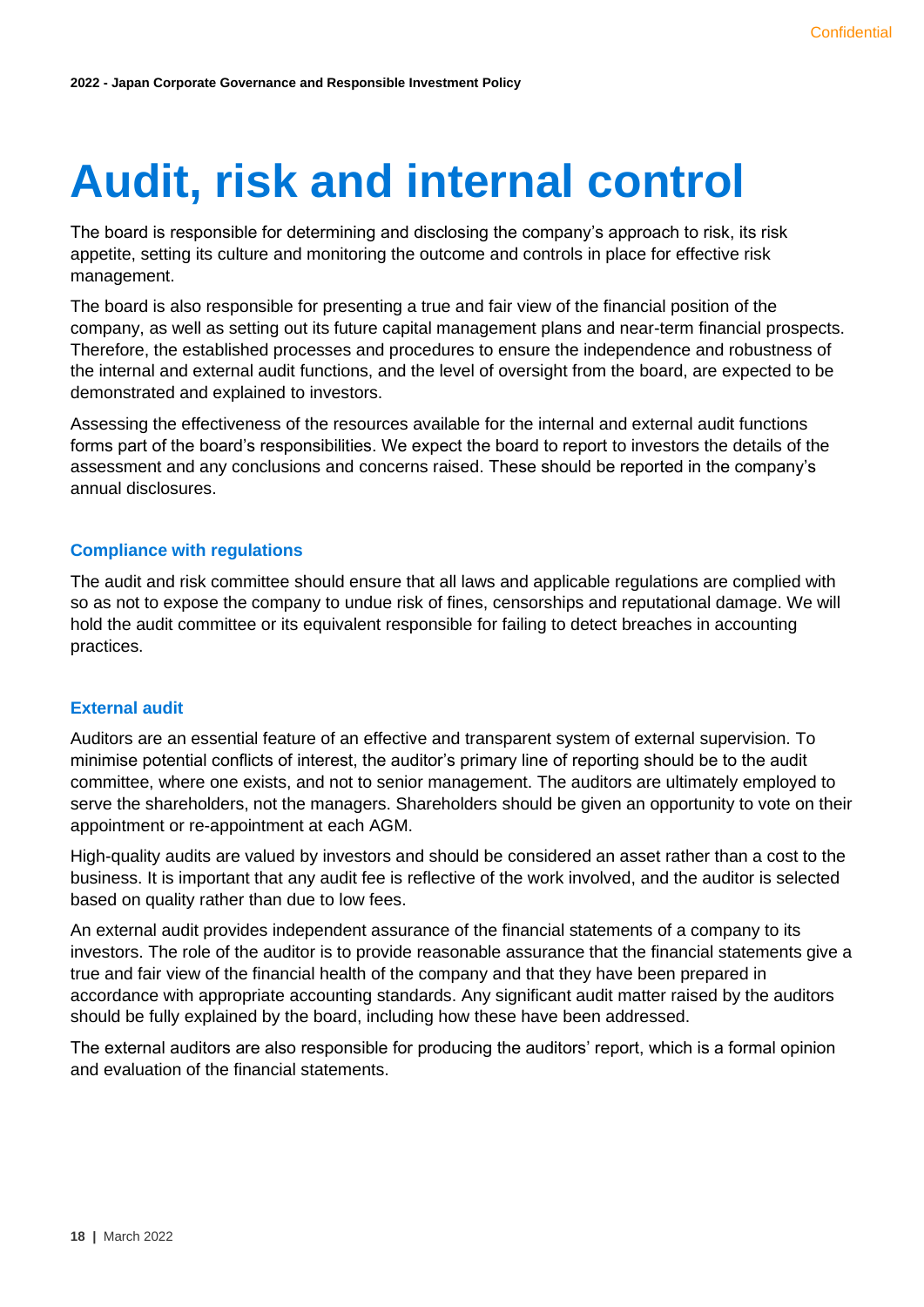The board is responsible for appointing the company's external auditor. The company is expected to clearly disclose the audit firm used, the audit partner who led the audit, the tenure of that firm, and why the board considers the auditor to be independent and how any potential conflicts are being mitigated.

In Japan, audit firm rotations are not mandated by regulations. Furthermore, the appointment of an external audit firm is typically only put to a shareholder vote when companies intend to appoint a new audit firm. This is because an audit firm is deemed to have been re-elected at the AGM, unless otherwise resolved by the meeting.

We believe, the role of the external auditor should be put to tender on a regular basis to enhance the independence and quality of the external audit. Rotations should take place at least every 10 years, with the total tenure of the auditor not exceeding 20 years. Within this timeframe we expect the lead audit partner to be subject to refreshment every five years. We expect the process of the tender to be disclosed, and the rationale for the appointment to be explained.

Starting with audits for the year ending on 31 March 2021, auditors will be required to communicate "key audit matters" (KAM) in the auditor's report. Clear and accessible communication of KAM will provide greater insight to investors of the auditor's assessment of the accounts and is also expected to (a) facilitate deeper communication between the auditor and company's management as well as those charged with governance related to the financial statements, and (b) push companies to enhance their reporting, in particular on the business risks and management discussion and analysis (MD&A) sections of the annual securities report.

While the communication of KAM is currently only required for audits based on the Financial Instruments and Exchange Act<sup>5</sup> (where the report is commonly provided after the AGM), best practice would be for the KAM to be made available to shareholders before the AGM. Please also see the section on AGM timing, which outlines how LGIM encourages Japanese companies to change the record date and move their AGMs to later in the year.

The fees for the external audit should be disclosed in the annual disclosures. Where the external auditor provides non-audit services, these should be fully explained and disclosed in the appropriate annual disclosures. We expect non-audit services provided, to be incidental to the audit, with the primary purpose of improving the quality of the financial accounts. We do not expect excessive nonaudit work to be conducted by the company's external auditors, as this will bring into question the independence of their judgement. Non-audit-related services are not expected to exceed 50% of the value of the audit services in any given year.

We believe auditor liability is an important and proportional approach to supporting a high-quality audit. We are not supportive of fixed auditor liability or restrictions on that liability.

The audit committee, Kansayaku/Kansayaku board, or audit and supervisory committee (depending on the board structure) is responsible for explaining how it has assessed the quality of the external audit and recommendations arising from the external audit, and this should be reported to investors when considered material by the board and/or the audit partner.

<sup>&</sup>lt;sup>5</sup> In terms of regulations, LGIM is in favour of streamlined disclosure requirements for the pre-AGM business report and financial statements (subject to the "first" audit based on the Companies Act) and the yukashoken hokusho (subject to the "second" audit based on the Financial Services Agency's Financial Instruments and Exchange Act).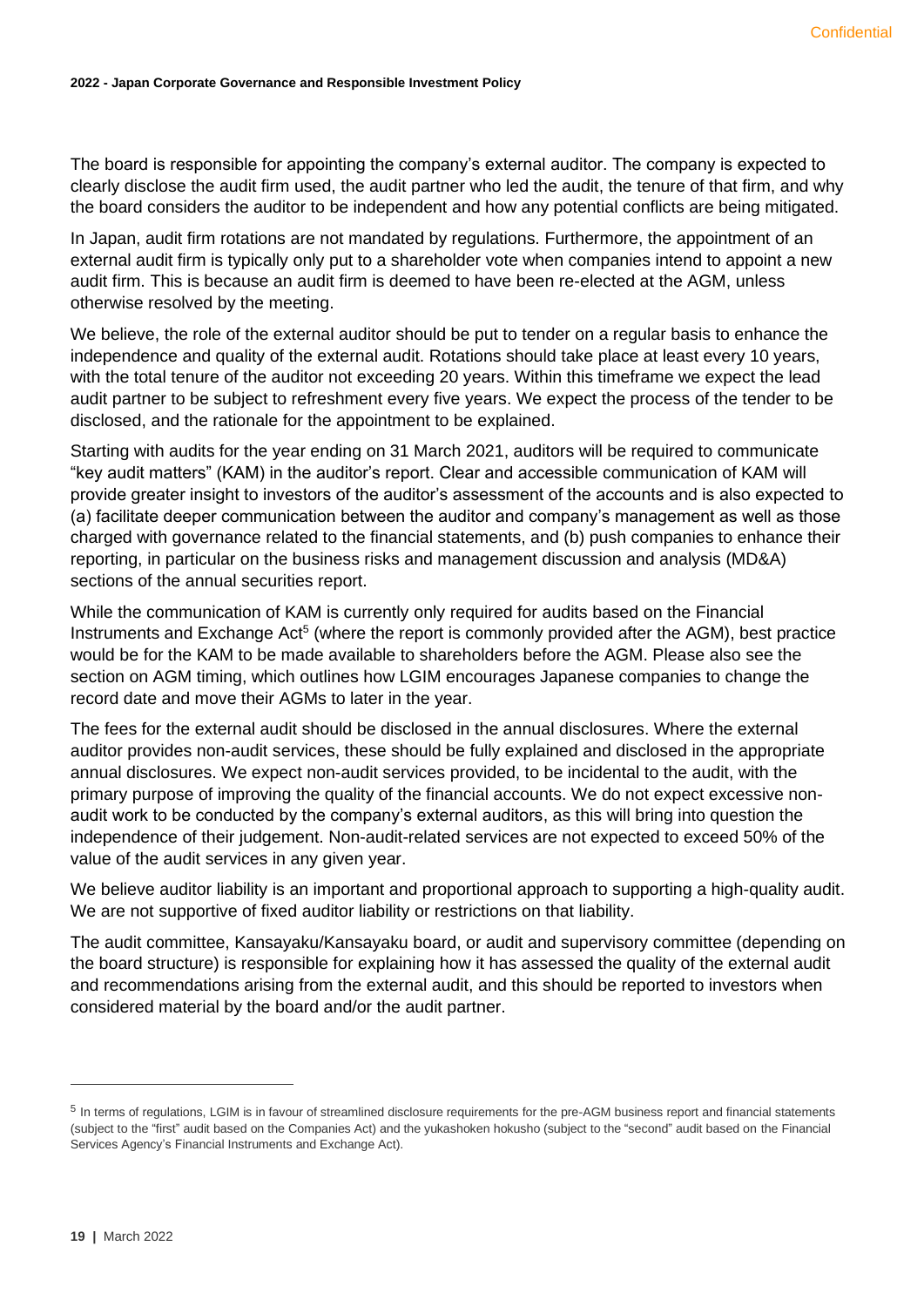# <span id="page-19-0"></span>**Internal audit**

Companies should have an effective and sufficiently resourced internal audit system in place, which is designed to take into account new and emerging risks that will affect their business objectives and identify the level of risk taken. The process and procedures in place to manage such risks should be embedded into the risk-based control system for the company and should be summarised in the annual disclosures to investors.

The audit committee, Kansayaku/Kansayaku board, or audit and supervisory committee should have responsibility and oversight of the internal audit function.

# <span id="page-19-1"></span>**Whistleblowing**

We expect companies to establish a whistleblowing policy that is integrated into their code of conduct. The policy should be publicly disclosed and open to all employees across the supply chain. The whistleblowing reporting channels should be easily identified and independent from management, with a direct line to the board or audit committee, Kansayaku/Kansayaku board, or audit and supervisory committee to allow for appropriate oversight and independent escalation where necessary. Companies should ensure their policy safeguards the identity of any whistleblower.

Companies should also report how the risks associated with bribery and other illegal behaviour are being monitored and addressed.

#### <span id="page-19-2"></span>**Cyber security**

The vulnerability of a company's IT systems can lead to a material financial and reputational impact. Therefore, we expect a risk-based approach to be taken to address the issue of cyber security and data protection. It should be integrated into the control functions of the business and overseen from a strategic perspective by the board. It is the board's role to understand the infrastructure needed in the business to protect valuable information assets and key intellectual property and therefore accountability should not be delegated. The issue should be a regular board agenda item and when there is an incident, we expect this to be disclosed to the market and customers in a timely manner.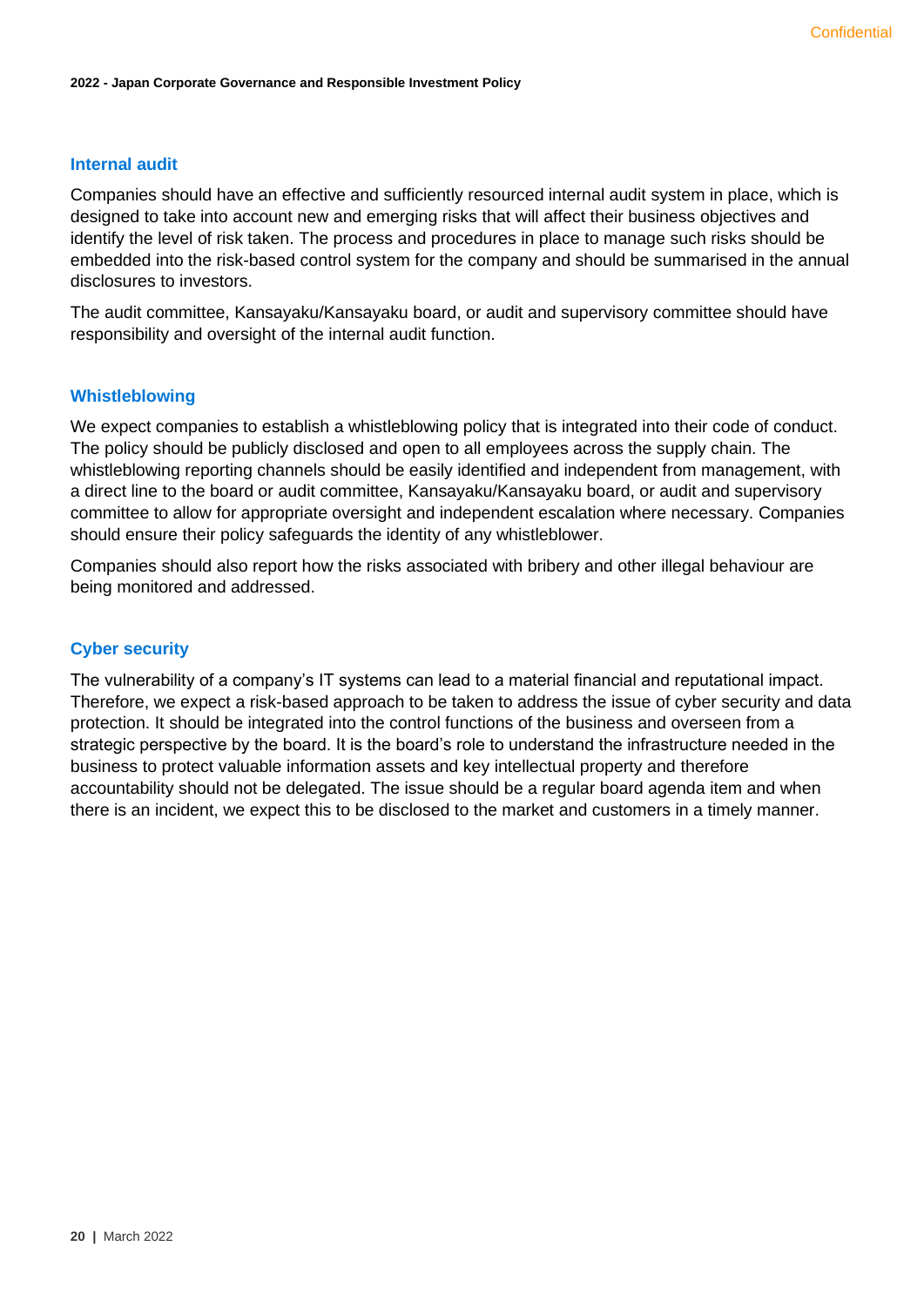# <span id="page-20-0"></span>**Remuneration**

We regard appropriate remuneration levels as fundamental to recruit, incentivise and retain directors of the quality required to manage the company successfully. We seek disclosure and justification of chosen remuneration structures and levels.

In general, Japanese companies are less prone to excessive remuneration structures than companies in other markets. As a result of the nature of the long tenure of employees in the same company, the interests of executives in Japan tend to be fundamentally long term.

However, the Japanese disclosure requirements associated with executive pay are weak. The requirement for individual disclosure is limited to directors who receive ¥100 million per annum or more. Despite ongoing debate to enhance requirements associated with individual disclosure, the 2019 revision of the Companies Act did not introduce such requirements.

Cash retirement bonuses constitute a significant portion of executive remuneration, and the majority of these are not reflective of performance. In addition, equity-based incentives, mainly stock options, have not yet gained traction among Japanese executives. We believe that Japanese companies should adjust their executive remuneration structures to align with company performance and shareholder value creation. Accordingly, remuneration disclosure should focus on the structure of incentive arrangements.

# <span id="page-20-1"></span>**Key pay principles**

We apply a set of simple pay principles when looking at remuneration structures:

- The structure of remuneration and the payments awarded should be fair, balanced and understandable. This means: fair in terms of what the company has achieved; balanced in terms of the amount paid to the executive, employees and investors; and understandable for the recipient, the board and investors.
- Awards should incentivise long-term thinking by management and be aligned with and support the achievements of the business strategy and objectives.
- Executives should have meaningful direct equity holdings while employed and thereafter; buying shares is one of the best ways of aligning the interests of management and investors.
- Boards should retain ultimate flexibility to apply discretion and 'sense check' final payments to ensure that they are aligned with the underlying long-term performance of the business.
- Companies should be transparent on why rewards have been transferred to the executive, setting out targets, their relevance to meeting long-term goals, which targets were met and fully justify all adjustments made to accounting measures for remuneration purposes.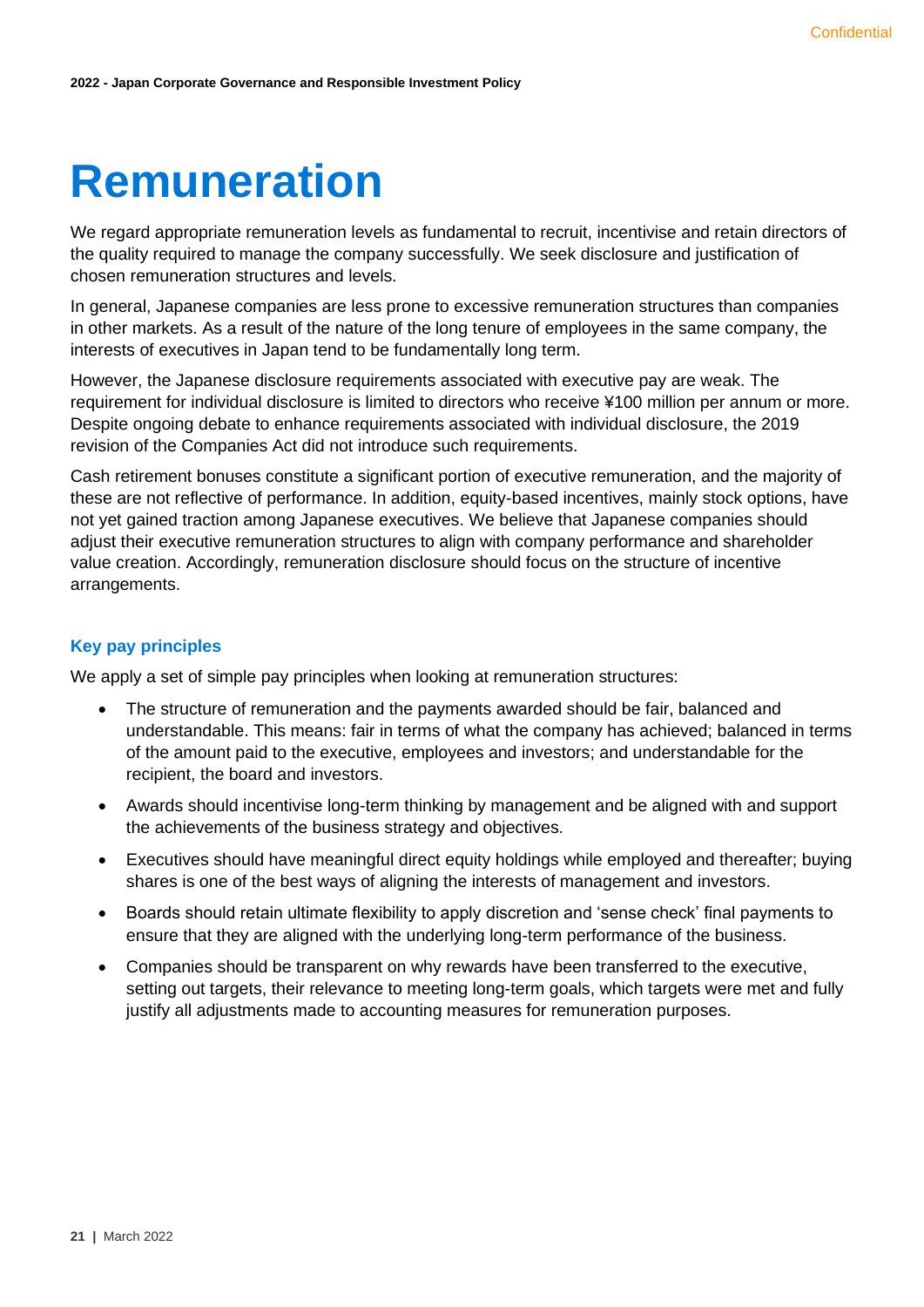# <span id="page-21-0"></span>**Fixed remuneration**

We would expect a base salary for executives to be commensurate with the size and complexity of the company. Although salary levels at peer companies may be considered, these should not function as an immovable benchmark.

Salary increases should not be automatic each year. Any increase to salary levels should be commensurate with what is offered to the general workforce, and its impact on total remuneration should be assessed before approval.

### <span id="page-21-1"></span>**Incentive arrangements**

# <span id="page-21-2"></span>**Annual bonuses for directors and Kansayaku**

Companies may choose to award annual incentives to inside directors. We believe that any annual incentive should be geared to delivering the strategy of the business. A significant portion of the annual incentive should be linked to the delivery of financial performance. In addition, achieving a threshold level of financial performance should be a pre-requisite for the payment of any bonus that is based on personal objectives or strategic objectives.

We would expect companies that are exposed to high levels of environmental, social or reputational risk to include relevant targets that focus management in mitigating these risks. Measures such as health and safety should be used as a reducing feature rather than a compensating feature because ensuring the health and safety of employees should be embedded in the philosophy and values of the company and a normal expectation of running a successful business.

We also expect companies to put in place contractual and statutory provisions that may allow for a reduction or forfeiture of the annual bonus component in exceptional circumstances (malus and clawback).

We consider that outside directors should not receive annual bonuses. These bonuses should be limited to insiders and be awarded on the basis of performance. Receiving a bonus can erode independence, and negatively influence the veracity with which management is scrutinised.

We will oppose the approval of annual bonuses for directors/Kansayaku if:

- Recipients are outside directors.
- There is clear evidence of mismanagement on the part of the recipient; and/or
- The company's performance has been poor.

### <span id="page-21-3"></span>**Retirement bonuses for directors and Kansayaku**

We expect the company to ensure that there have been no rewards for failure. Therefore, we expect companies to put in place a remuneration committee to take into account poor performance or any exceptional events, e.g. loss of life, when determining whether a director should be paid a bonus for the period worked.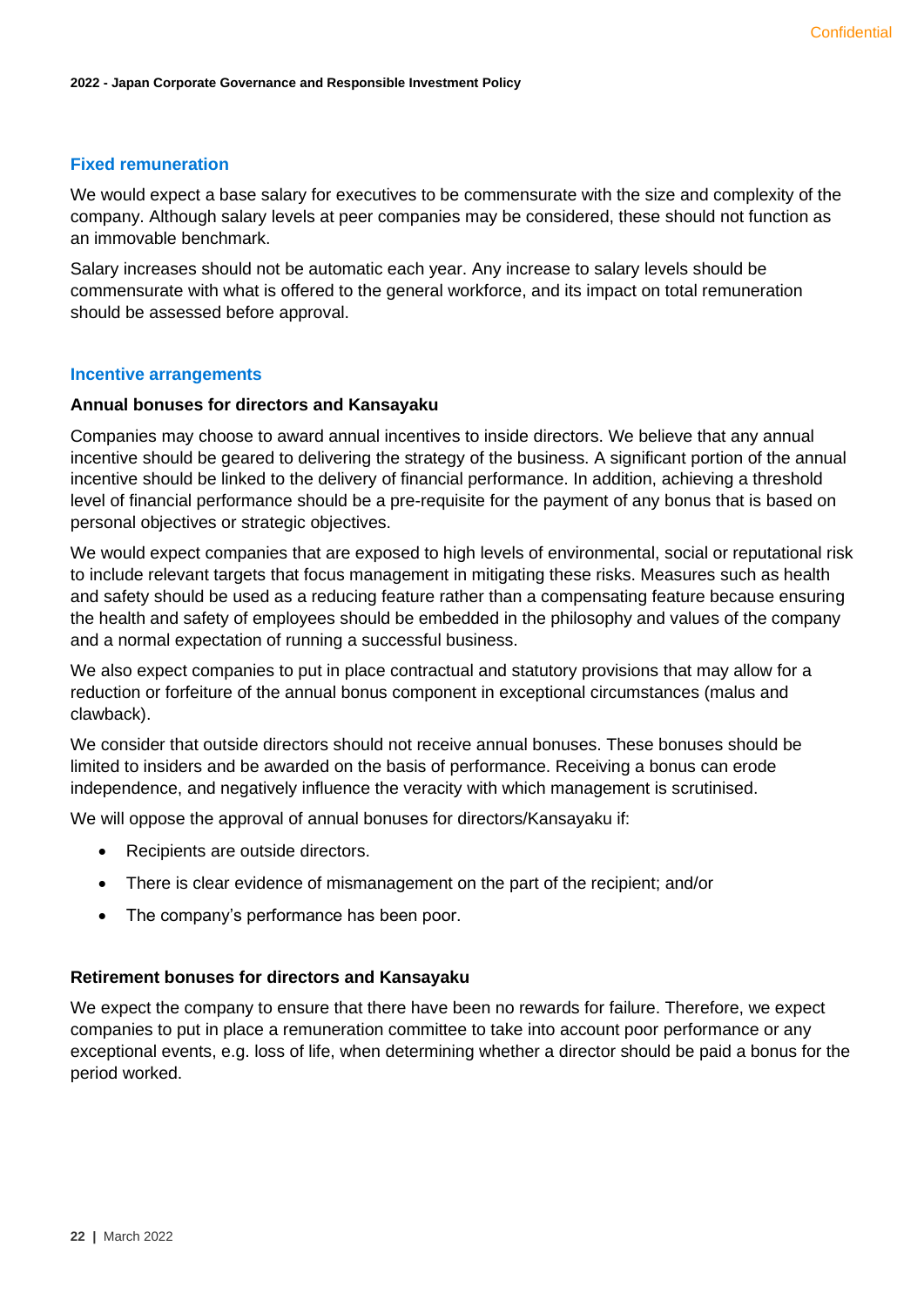With the exception of dismissal for cause and/or poor performance where awards should be lapsed, any outstanding awards of leavers should be time pro-rated and allowed to run their course subject to the same vesting conditions that applied at grant.

Retirement bonuses are standard practice in Japan and comprise a significant portion of lifetime remuneration for directors and Kansayaku. The details of bonus proposals, such as the amounts paid and the status of recipients, are seldom disclosed. This prevents shareholders from assessing the merits of bonus proposals, and potentially undermines investor confidence in the company's capital management practices.

We will oppose the approval of retirement bonuses or special payments if:

- Recipients are outsider directors.
- Neither the individual payments nor the aggregate amount of the payments is disclosed, or it is disclosed but it is not deemed appropriate; and/or
- There is clear evidence of mismanagement on the part of the recipient.

Furthermore, we consider that outsider directors should not receive special payments in connection with the abolition of a retirement bonus system. Receipt of special payments can erode independence, and act as a disincentive for outside directors or Kansayaku to speak out against management.

# <span id="page-22-0"></span>**Long-term incentive plans (LTIP)**

It is common for Japanese executive remuneration to be primarily based on fixed compensation, which does not expose directors to the risks and rewards faced by shareholders. In general, stock option or long-term equity incentive plans should be promoted as a tool to better align the interests of directors with those of shareholders. Ideally, LTIPs should be introduced within the value of the total compensation that is currently on offer.

We believe that a company should motivate and reward executives by granting long-term equity incentives that will align their interests with those of long-term investors. Incentives should be structured to motivate management to build a sustainable business that will generate positive returns to investors over the longer term.

In the interest of simplicity, we advocate the adoption of one long-term plan. We strongly discourage the adoption of any additional incentive plan that would complicate the remuneration structure.

The LTIP should not have too many performance conditions but should include at least one measure that is linked to shareholder returns. Other measures should be linked to the strategy of the business, such as KPIs that are selected by the board.

In order for investors to assess the appropriateness of long-term incentive arrangements, we expect companies to disclose the metrics and targets used under the plan, within the limits of what they can disclose.

We will oppose deeply discounted option plans if:

• The total dilution from proposed plan(s) and previous option plans exceeds 5% for mature companies, or 10% for growth companies;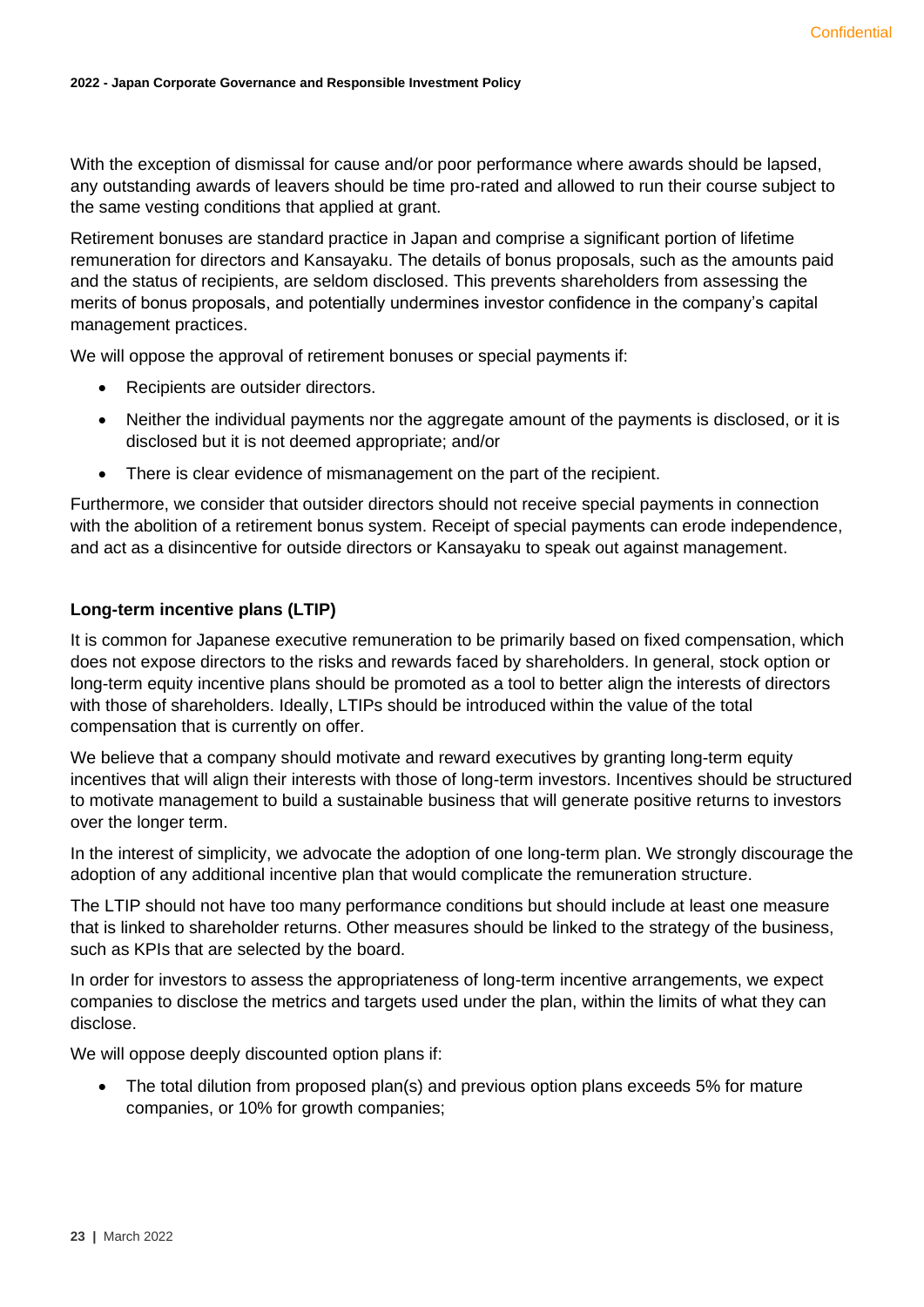- Recipients include individuals who are not in a position to influence the company's stock price, including employees of business partners or unspecified "collaborators";
- The maximum number of options that can be issued per year is not disclosed; and/or
- No specific performance hurdles are specified.

## <span id="page-23-0"></span>**Directors and Kansayakus' compensation ceiling**

Japanese companies are less prone to excessive or misaligned remuneration structures than companies in other markets.

This notwithstanding, the management of Japanese remuneration still requires structural realignment. Performance-based remuneration still occupies a relatively small portion of total pay. We will generally support proposals calling for an increase in the director compensation ceiling if this increase is intended to introduce or increase the performance-based pay component for inside directors. If proposals seek an increase in non- performance-based director pay, or it is unclear whether pay is performance based, we will examine these on a case-by-case basis. We will vote against proposals seeking to increase director compensation in cases where there are concerns of mismanagement.

We recognise that companies that disclose their remuneration structures may be penalised in this policy. In order for the policy not to act as a disincentive to disclosure, we will consider voting against company directors for inadequate disclosure.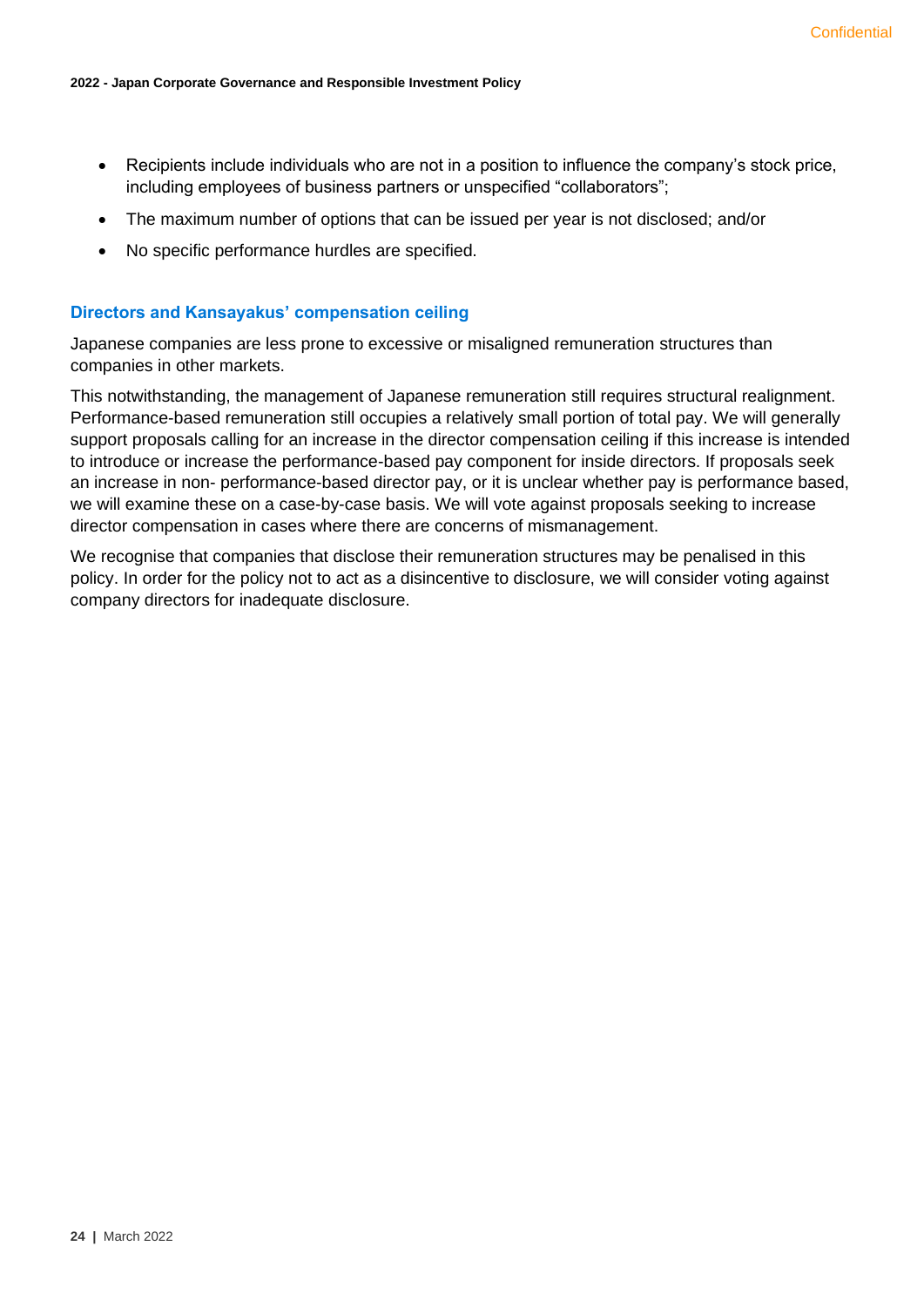# <span id="page-24-0"></span>**Shareholder and bondholder rights**

The provision of shareholder and bondholder rights is a basic entitlement for investors. We expect companies to acknowledge and respect the rights of investors by adhering to the highest market standards. This includes providing high-quality disclosures and equal treatment of shareholders. Below, we have outlined guidance on the topical issues that concern us as an investor:

# <span id="page-24-1"></span>**Transparency**

We encourage companies to allow investors to be able to appropriately identify and assess their performance on material ESG issues.

We expect companies to adopt an open approach to the public disclosure of information, within the limits of what they can disclose. We would also encourage disclosures, in particular the annual securities report (yukashoken hokusho), to be made in English and disclosed well before the AGM to allow access to important information by a greater number of investors.

Improved transparency facilitates informed voting, engagement and the integration of ESG into investment. It allows investors, who sit outside board discussions, to have access to key ESG data and to be able to appropriately assess the ESG performance of companies, taking into account the board's rationale in instances where the company does not comply with the accepted best practice.

Furthermore, to assist in developing high-quality engagement, we would like to see companies disclose their attempts to engage with investors (including minority shareholders) and who at the company undertook that discussion. Our expectations are discussed in the [sustainability section](#page-33-0) below.

# <span id="page-24-2"></span>**AGM timing**

The Japanese market continues to have a highly condensed AGM season, in which hundreds of AGMs occur in a single week near the end of June.

We encourage Japanese companies to change the record date and hold their AGMs later in the year. By separating the record date from the end of the business year, companies will no longer need to hold the AGM within three months of the close of the business year. We believe this will alleviate the unnecessary time pressure on companies and audit firms, and in turn make it possible for the AGM season to be less concentrated. This will also give companies time to translate key documents into English. Companies that move the record date closer to the AGM will also find themselves more in line with global practice.

# <span id="page-24-3"></span>**Virtual/electronic general meetings**

We believe that general meetings are fundamentally important to the exercise of shareholder rights and integral to a good corporate governance system. Furthermore, we view physical shareholder meetings as providing an important mechanism by which a board is held publicly accountable to all their shareholders, both institutional and retail.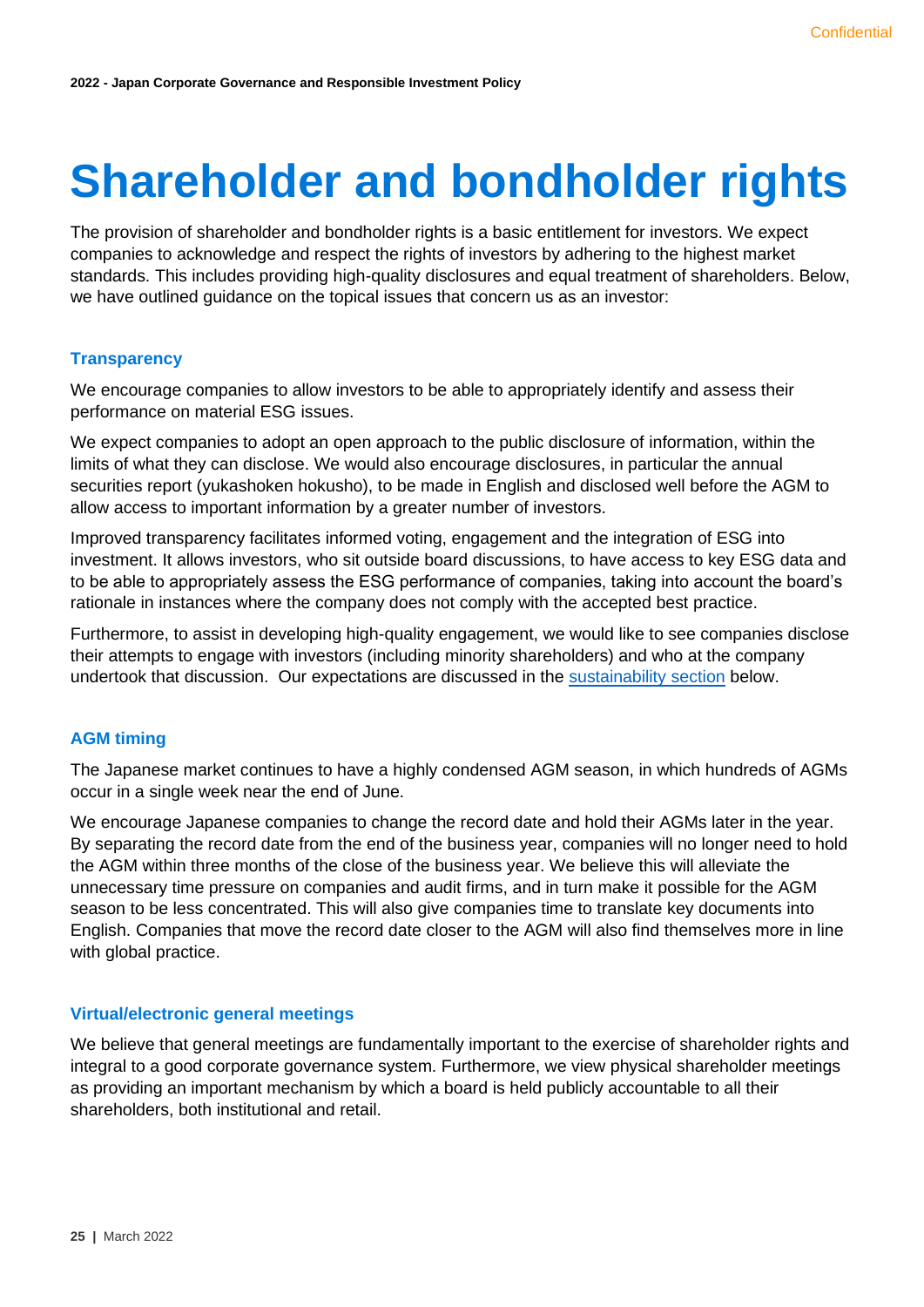Shareholder meetings provide an invaluable opportunity to raise concerns with a board in a public forum, and investors are able to use this mechanism as part of their stewardship activities. For example, they could be utilised as an escalation tool that enables shareholders to make statements and ask questions to the whole board.

On virtual shareholder meetings, investors are cognisant that companies are keen to make sure that their shareholder communications keep pace with developing technology and conducting shareholder meetings electronically is an area of focus. We also agree that using technology, such as webcasts, to complement the physical shareholder meeting could be beneficial and could increase investor participation.

However, we believe that such technology should be used in parallel with the in-person meeting and should not lead to companies adopting a virtual-only approach. The shareholder meeting is the only time that the whole board must be publicly accountable to all its shareholders. The attendance of the board at that meeting is a demonstration of its commitment to hear and understand the views of shareholders.

Virtual-only shareholder meetings remove this accountability due to the remoteness of participants. The public nature of AGMs and full attendance of the board is also important to allow us to bring matters to the board's attention. Removing this tool impairs our ability to hold boards to account on behalf of our clients. Companies that adopt a "virtual-only" approach may also risk giving the impression that they are attempting to filter questions or limit the participation of shareholders and that they do not want to be subject to the varied questions of their investors.

Since June 2021, a new law allows a listed company in Japan to hold a virtual-only meeting ("Shareholders Meeting without a Designated Location"), provided that the company obtains the confirmation of both the Minister of Economy, Trade and Industry and the Minister of Justice and that such provisions to hold virtual-only meetings exist in its articles of incorporation. LGIM will only support company proposals regarding article amendments to conduct virtual-only AGMs if the articles specify the situations (e.g., during a pandemic or major natural disaster) in which the company intends to hold a virtual-only AGM. (For the period of two years from 16 June 2021, a company which has obtained confirmation from the relevant Ministers may hold a virtual-only AGM without shareholder approval to amend the articles of incorporation.)

# <span id="page-25-0"></span>**Article amendments**

It is common to see requests for amendments relating to various issues including capital increases, changes to capital structures, changes to board size and composition, as well as takeover and defencerelated plans, bundled together as a single voting resolution.

We expect these changes to be clearly outlined and disclosed in the notice of meeting. Approval at the general meeting should also be sought as separate resolutions, not bundled. Although we assess bundled resolutions on a case-by-case basis, we initially view them negatively as they could potentially undermine the value of a shareholder vote and may be a source of confusion. We do not support changes to a company's constitution that are introduced to curtail or reduce shareholder rights.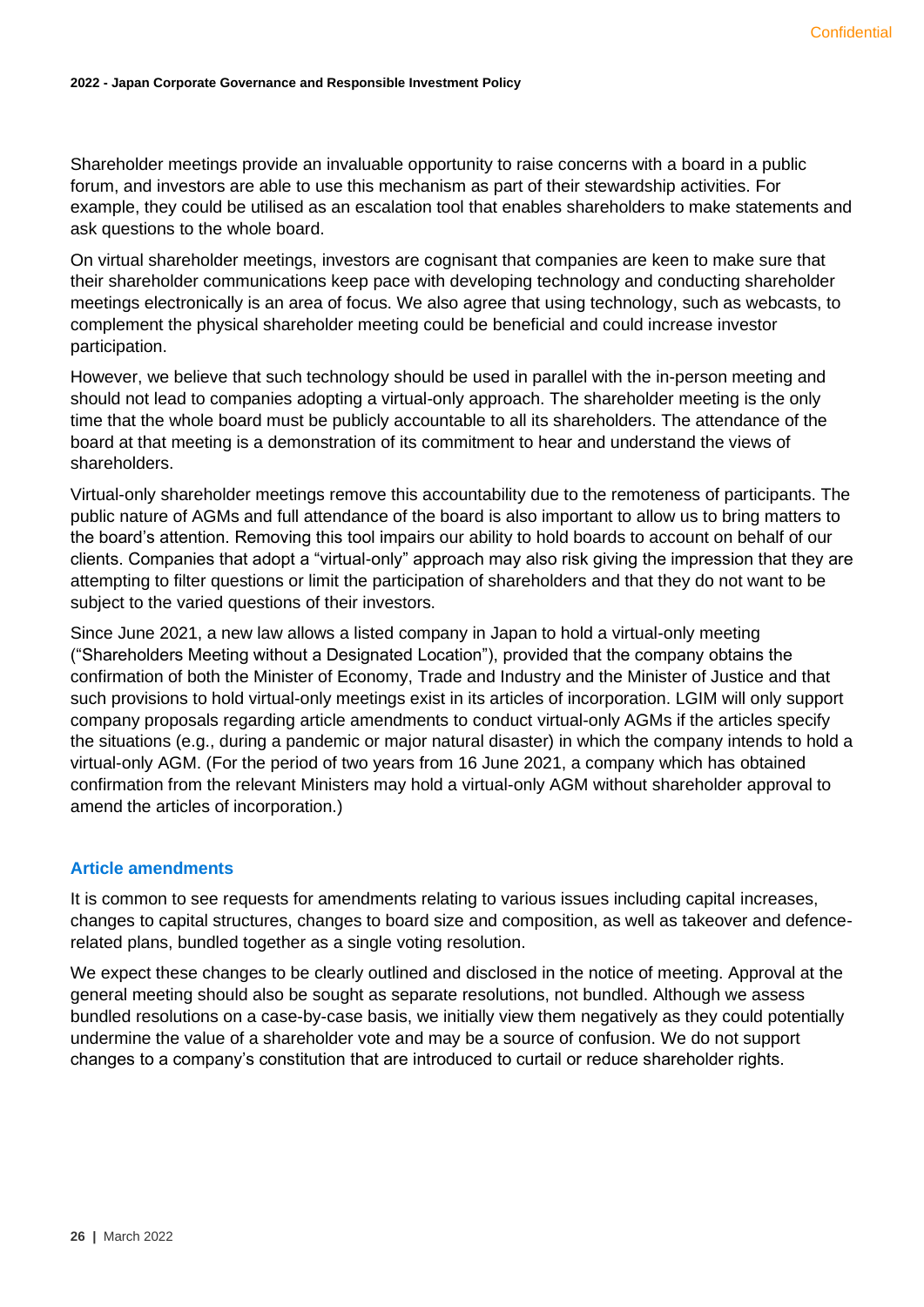# <span id="page-26-0"></span>**Capital management**

The board has a key responsibility in ensuring a company has sufficient capital; overseeing the capital management of the company; ensuring efficient capital allocation; and, when additional capital is required, ensuring it is raised in an appropriate way.

Balancing the long-term investment needs of the company with shorter-term returns to investors is a critical role of the board.

Therefore, we support the right of shareholders to have a separate vote on the tools and authorities provided to the board in managing its capital structures. Such rights protect shareholder interests while balancing the need for board flexibility; e.g. where share issuances are not dilutive and capital is being raised in the long-term interests of investors.

# <span id="page-26-1"></span>**Issuance of shares**

The current practice allows Japanese boards to have the discretion to issue shares within the authorised capital (a maximum of four times the current issued capital) on the condition that the issuance price does not constitute an advantage. In the event that a price is considered advantageous, shareholder approval will be required. With

this in mind, we believe that issuances should be limited to what is necessary to maintain business operations and should not expose minority shareholders to excessive dilution of their holding in the company's shares.

We regard pre-emption rights as fundamental to protect shareholders' investment in a company, and to foster investor confidence. However, it is common for Japanese companies to undertake significant private placements without offering pre-emption rights to existing shareholders. Companies should consider alternative means of raising capital that do not expose minority shareholders to excessive dilution of their shares.

We may consider voting against the re-election of directors if there are serious concerns with capital management.

### <span id="page-26-2"></span>**Share repurchases**

Share repurchases or buybacks can be a flexible way to return cash to shareholders. We expect the board to be transparent in how the share-buyback authority will be used in relation to other uses of capital (such as dividends, internal investment or externally by mergers and acquisitions).

However, the benefits of using this approach are dependent on a number of factors, including the price at which shares are bought back, the company's individual financial circumstances and wider market conditions at the time.

When utilising this authority, we expect companies to take into account its impact on other issues. For example, on remuneration, performance conditions governing incentive schemes may be affected as a result of a company undertaking a buyback. Furthermore, given the reduction in the number of shares in the market, the holdings of large shareholders will also increase, giving them more control.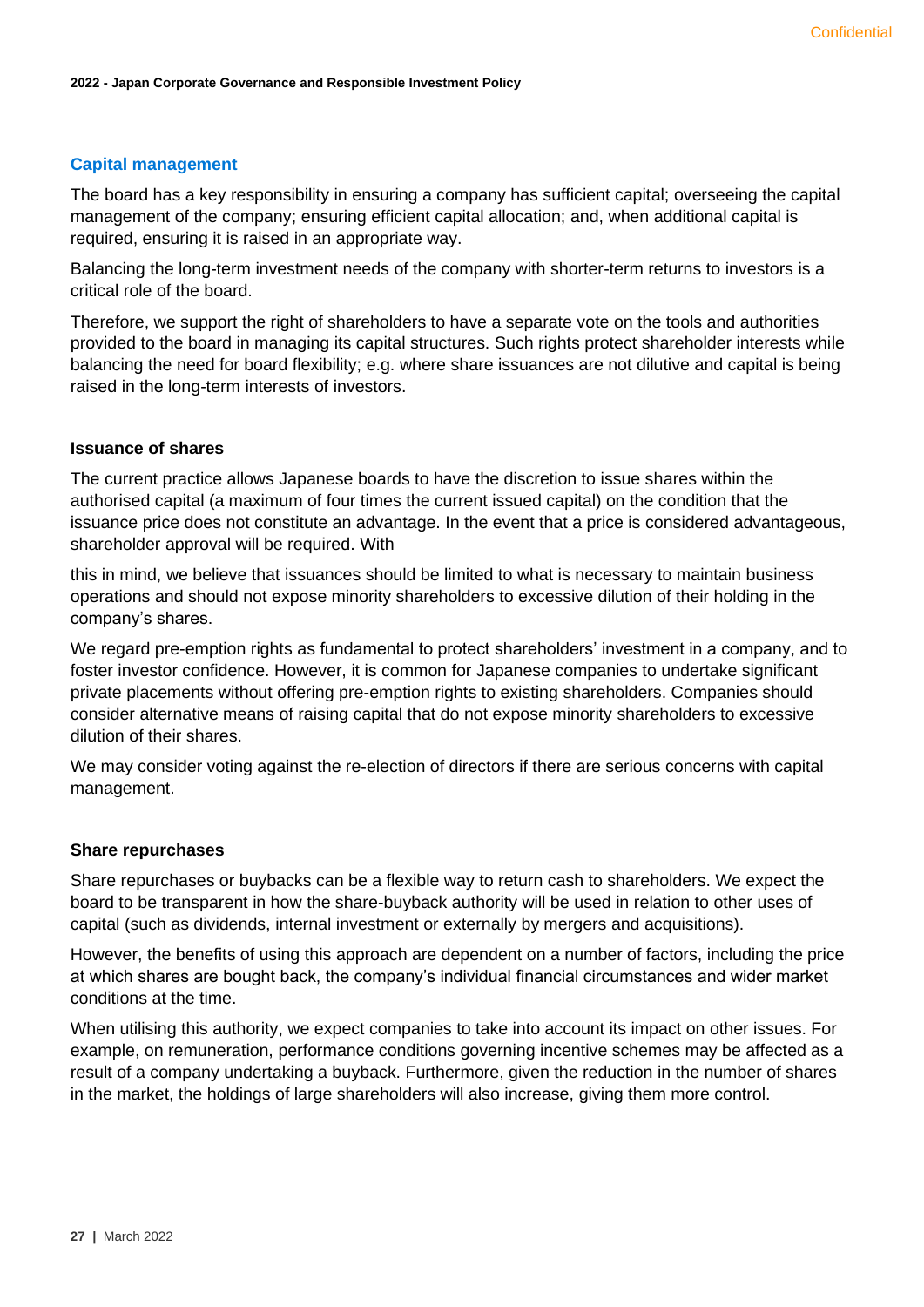Since 2005, when the Companies Act was amended, Japanese companies have had the option of waiving the requirement for shareholder approval for share repurchases provided they meet certain conditions.

We generally support share-buyback policies that deliver shareholder value.

# <span id="page-27-0"></span>**Debt issuance**

Good transparency and disclosure by the company on bond issuances is important for debt investors. In its reporting, we expect a company to include a:

- Timely release and public availability of prospectuses both before new issues and while bonds remain outstanding;
- Commitment to provide public access to ongoing financials and disclosures; and
- Five-year financial history of the company.

### <span id="page-27-1"></span>**Cross holdings**

While cross holdings where listed companies hold the shares of other listed companies in Japan are in gradual decline, the practice is still prevalent. Cross holding may serve a strategic objective but can also cause problems including poor corporate governance. Therefore, management should be prepared to engage in an open dialogue with shareholders to demonstrate the value created through cross holdings, and to share plans for such holdings to be reduced.

In addition to providing disclosures in English, we expect companies to fully comply with the Corporate Governance Code's provisions on cross holdings, which call for companies to disclose their policy with respect to cross holdings, including their policies regarding the reduction of such holdings. The code further requests companies to annually assess whether or not to hold each individual cross shareholding and to disclose the results of this assessment.

We also take into account cross holdings when we determine if an outside director is independent. From 2022, we will vote against the chairman if companies allocate 20% or more of their net assets to cross holdings with no clear rationale and the appropriateness of the use of shareholder capital is questionable. We will continue to review this threshold and look to tighten our policy over time.

### <span id="page-27-2"></span>**Mergers and acquisitions (M&A)**

We will normally support a proposal that will create shareholder value, provided the financial terms, quality of management and synergies represent an improvement on the status quo. In a majority of cases we will support management if the deal is value-creative for shareholders, makes strategic sense and is considered beneficial to both parties.

To make an informed assessment, we expect management to be transparent on the terms of the merger, and its financial and cultural integration implications on the long-term business strategy. We expect all companies to explain how the transaction is expected to yield significant long-term benefits for the company and its stakeholders, including its investors.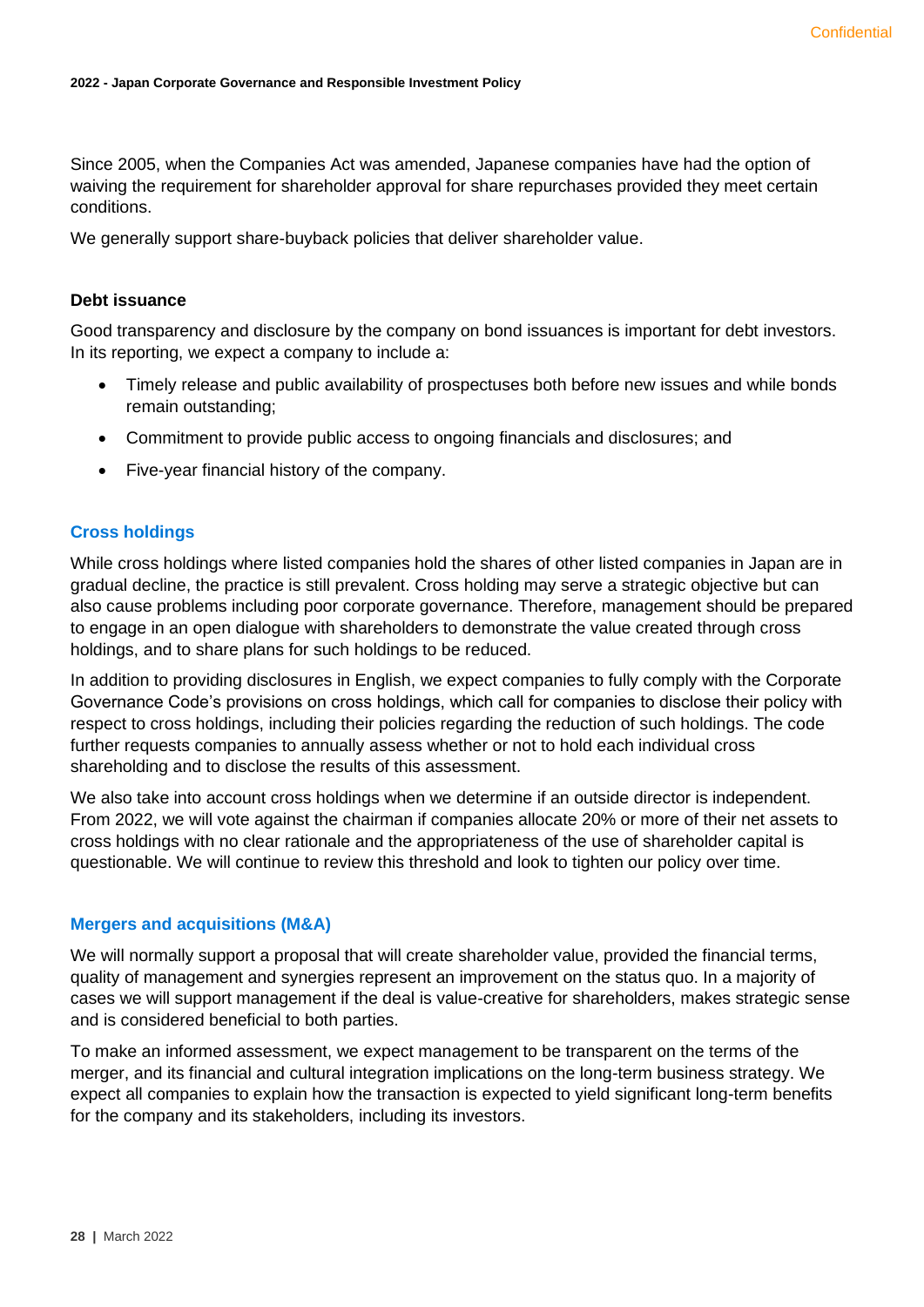We also encourage the company chair and the independent directors to hold separate meetings with investors without management present, and to have an open and honest conversation about the risks and opportunities of the transaction. In a contested takeover, we will aim to meet with both parties before making a final decision.

In addition, we believe that a strong governance framework is essential during any M&A activity. Companies should therefore make sure the independent directors are informed at an early stage and can obtain independent advice at the cost of the company, with advisers remunerated on a fixed-fee basis. A strong process should be in place to ensure there are no conflicts of interest. The skillset of the board must also be reviewed, including past M&A experience, to ensure the board is appropriately equipped to successfully lead the transaction and manage its impact on the company. The board may also consider putting in place a separate ad-hoc committee of independent directors.

# <span id="page-28-0"></span>**Takeover defence plans – poison pills**

"Poison pill" is the term given to an artificial device implemented by a company to deter takeover bids.

Well-designed poison pills may strengthen the board's negotiating position and allow it to obtain more favourable terms from an acquirer. However, it is vital that this process is controlled by a fully independent board that is more concerned with shareholder value than with protecting its own position.

We will assess each case carefully and will oppose all takeover defence plans unless management presents a robust case that the plan will not allow management entrenchment and that it is structured to provide an unbiased assessment of shareholder interests in any proposed deal or transaction. We will also examine if there is sufficient independent board oversight in the use of such a mechanism.

It should be noted that the lack of independence within many Japanese boards means that it is difficult to achieve a poison pill that is unaffected by bias. Japanese companies have frequently adopted powerful takeover defences, but the number of such measures has decreased in recent years due to opposition by institutional investors.

For more details, please refer to our board guide on the topic available [here.](https://www.lgim.com/landg-assets/lgim/_document-library/capabilities/a-guide-to-mergers-and-acquisitions-board-oversight.pdf)

### <span id="page-28-1"></span>**Related-party transactions**

Related-party transactions (e.g. between a controlling shareholder and an issuer) are an important issue for minority shareholders as there is a risk that a related party takes advantage of its position. Adequate safeguards must therefore be put in place to provide protection for the interests of the company and of the shareholders who are not a related party, including minority shareholders.

All transactions must therefore be authorised by the board of directors. We also expect the company to set up a fully independent committee, which ensures that such transactions are conducted on the basis of an independent and disinterested valuation.

In addition, we expect companies to disclose sufficient information about such transactions in their annual disclosures to ensure shareholders remain informed and are able to make informed voting decisions. Disclosure should extend to the level of support offered by the independent outside directors.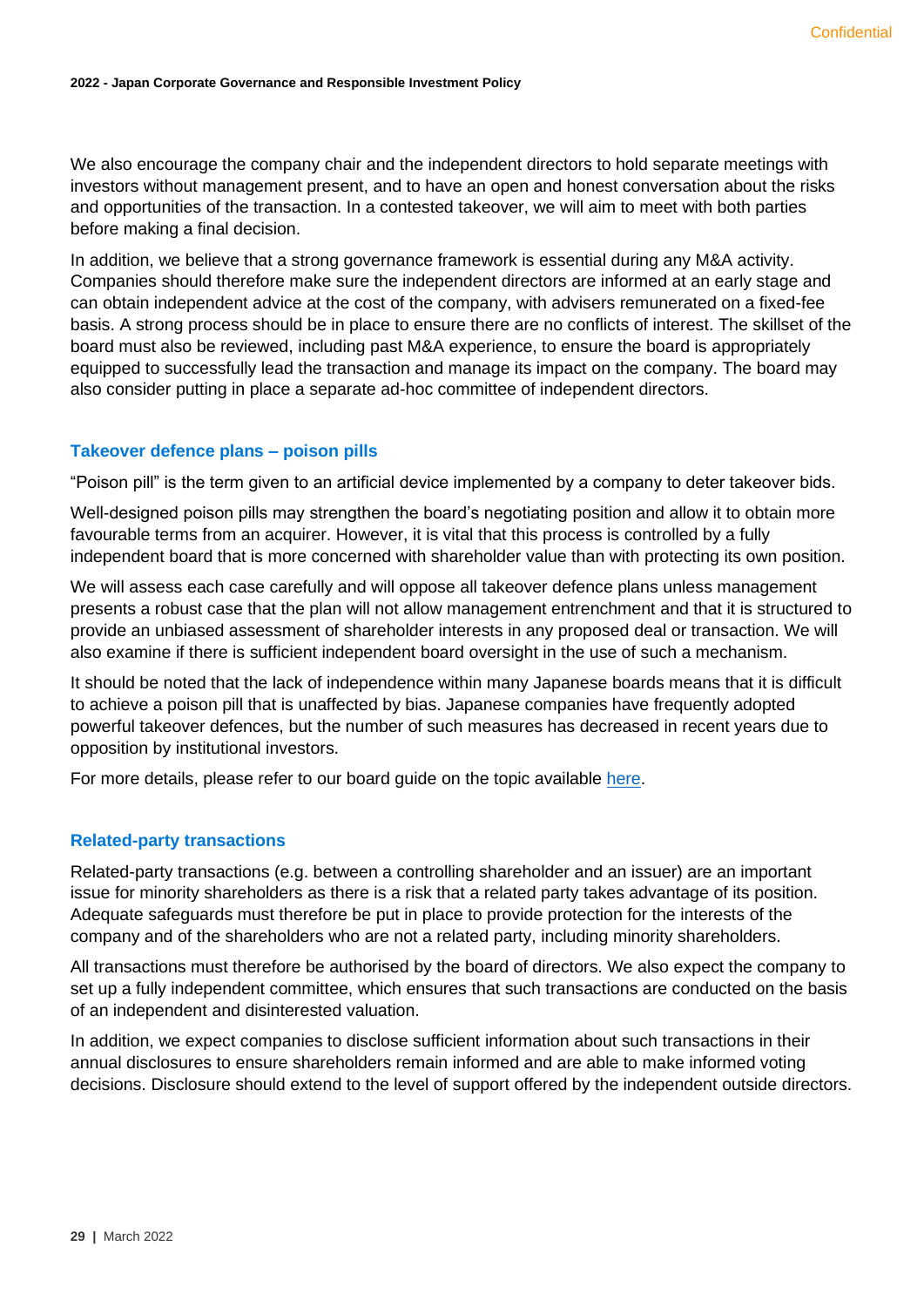# <span id="page-29-0"></span>**Shareholder proposals**

We consider all shareholder proposals tabled at a company's AGM in the wider context of the corporate governance practices at the company, and also in relation to the long-term benefits for investors. We expect companies to provide a meaningful discussion of the proposals to enable shareholders to make an informed judgement.

Where 20% or more of votes have been cast against the board recommendation for a resolution, we expect the company to consider the benefits of the proposal and to discuss this with its shareholders. We additionally expect the outcome of such discussions and actions taken to be included in its annual disclosures.

# <span id="page-29-1"></span>**Political donations**

We will not support direct donations to political parties or individual political candidates by companies. We believe that companies should fully disclose all political contributions, direct lobbying activity, political involvement and indirect lobbying via trade associations. There should be full transparency regarding the memberships of and monies paid to trade associations and lobbying groups including:

- A breakdown of payments to political parties, candidates and associations, trade associations, think-tanks, and of direct and indirect lobbying activity on policy and legislative proposals etc;
- A clear explanation of how each of the above associations, contributions and actions etc. would benefit the causes the company supports and align with its strategy;
- A public statement from the company outlining where it disagrees with the associations of which it is a member on a particular issue, and the reasons why it believes it is beneficial to remain a member; and
- Disclosure of where responsibility sits within the company for the oversight of such relationships.

# <span id="page-29-2"></span>**Allocations of dividends and profits**

Dividend yields in Japan do not adequately reflect the high cash holdings in many Japanese companies. Increasingly, however, companies are starting to define their dividend pay-out ratios, which should be well balanced between the interests of shareholders and the capital investments required for the business to maintain competitiveness in the market.

We will evaluate each resolution on a case-by-case basis and oppose proposals that would remove the right for shareholders to approve dividend payments. Particular attention will be paid to cases where a company proposes to pay a dividend exceeding its net profit, as such payments could damage the company's long-term financial health.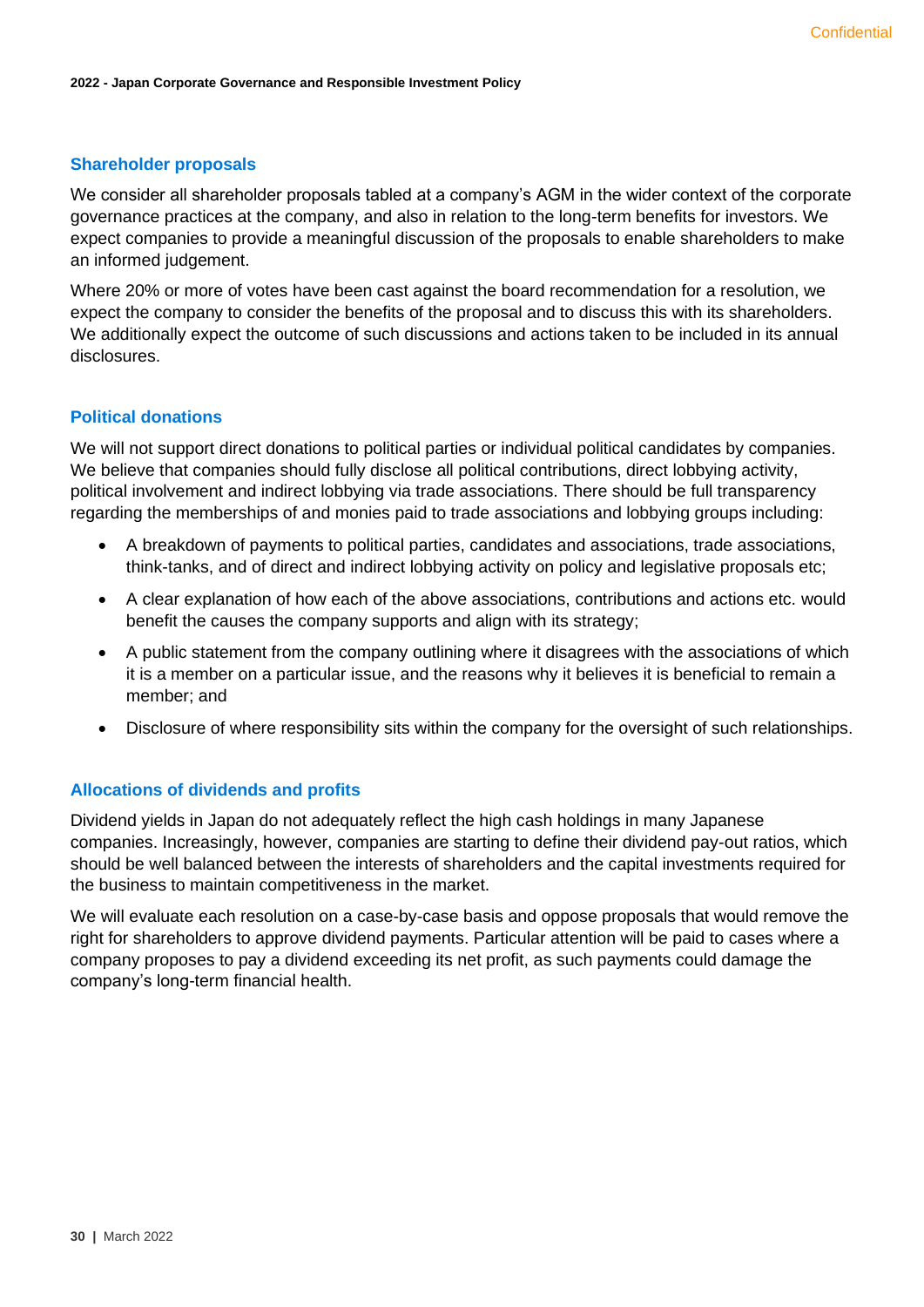# <span id="page-30-0"></span>**Sustainability**

As a major global investor, we have a fundamental interest in ensuring that shareholder and bondholder value is not eroded by a company's failure to manage the risks associated with its natural and social environment. We believe that, if companies take advantage of the need to move towards a more sustainable economy, investors can benefit through protection from future risks and the potential of better long-term financial outcomes.

### <span id="page-30-1"></span>**Sustainability governance, process and operations**

With this in mind, we expect our investee companies to meet minimum standards in how they identify, assess, manage and disclose sustainability-related risks and opportunities across their business operations. Our key expectations are laid out below:

### <span id="page-30-2"></span>**Risk identification and management**

Material E&S risks will vary between sectors and from company to company, depending on a range of factors. Different stakeholders will also have different views on what issues are material for them. Despite this complexity, it is important that all companies across different sectors undertake an analysis of E&S issues that could be material to their business over varying timeframes.

A dynamic risk-mapping exercise should identify the degree to which a company is exposed to each risk element. It should also be used to identify business opportunities such as new products and services, and potential efficiency gains as a result of changing policy, technology and business environments.

Robust E&S risk management processes should be integrated into company Enterprise Risk Management (ERM) systems. The approach should be holistic and implemented across all business operations that either can be considered exposed to environmental and social-related risks, and/or that may produce negative externalities. Where possible, such systems and processes should be externally verified.

Where risks have been identified for the business, comprehensive policy statements should be disclosed to all stakeholders in order to demonstrate the company's commitment to managing these risks.

#### <span id="page-30-3"></span>**Governance and accountability**

Responsibility for managing a company's societal and environmental impact and the related risks to the business is shared across all business functions. However, accountability should sit at the board level. We expect the fulfilment of sustainability targets and commitments to be the responsibility of the CEO and the board. Companies should disclose the governance processes that are in place to oversee and manage these risks. Where material to the business, we encourage companies to link executive remuneration to delivery of these commitments.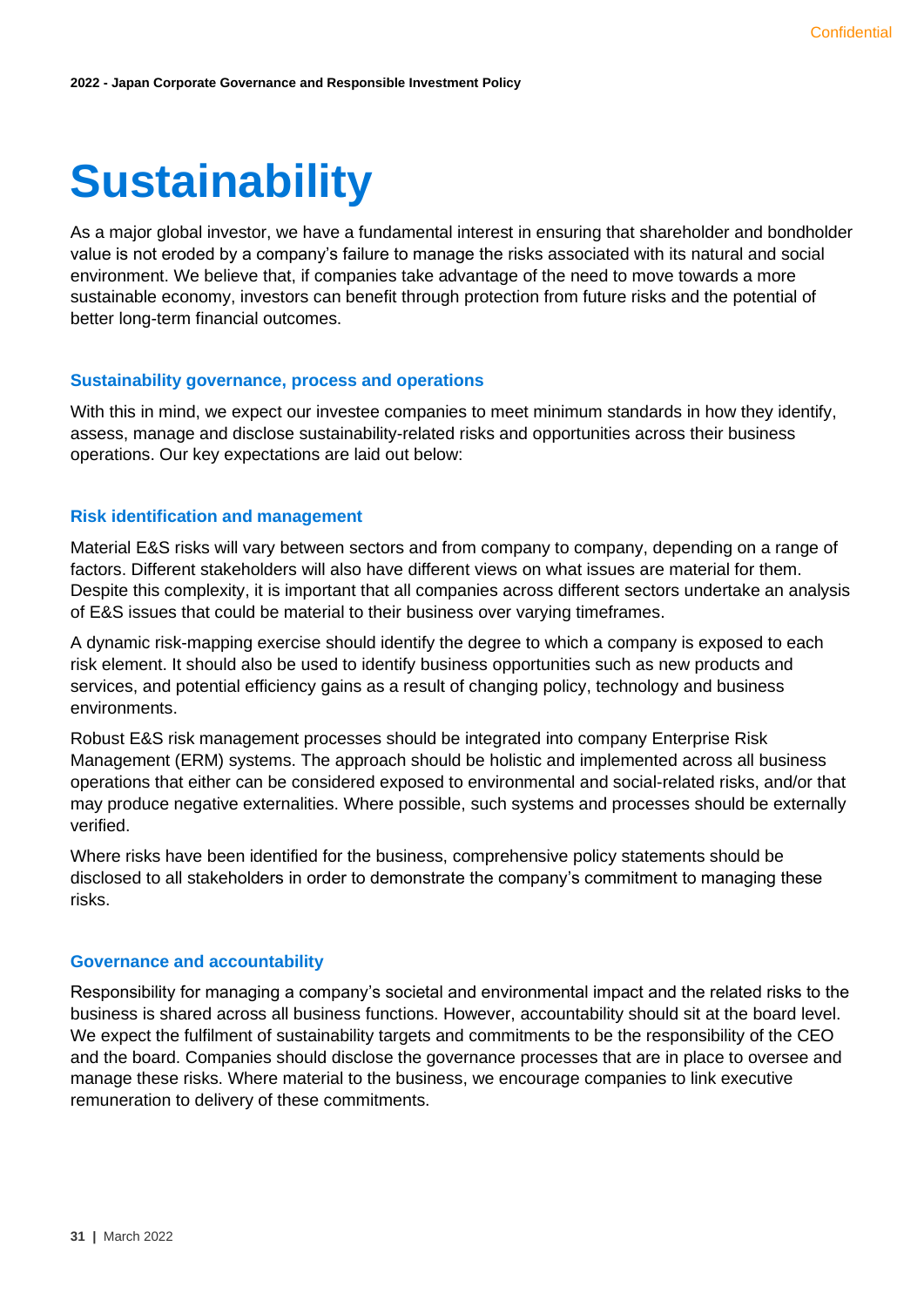Where specific material issues, such as climate change, are identified, whether over the short, medium or long term, we expect companies to have sufficient expertise and experience on the board to ensure effective strategic and operational oversight. More information can be found [here.](https://www.lgim.com/landg-assets/lgim/_document-library/capabilities/a-guide-to-climate-governance.pdf)

# <span id="page-31-0"></span>**Sustainability strategies**

Building a sustainable business model that enhances performance and builds resilience should be at the core of business strategies. E&S issues should not be viewed as peripheral components of business operation or simply ethical and compliance obligations. Where material risks and opportunities have been identified, there should be a clear link to a company's overall strategic priorities. Plans to mitigate risks and realise opportunities should be disclosed clearly.

# <span id="page-31-1"></span>**Reporting and disclosure**

### <span id="page-31-2"></span>**Target-setting**

Companies should set targets to focus their efforts on realising their strategic E&S objectives, mitigating and managing material E&S risks and impacts, as well as maximise the positive impact for stakeholders. While it is important for the targets to be achievable, companies may benefit from setting challenging goals in order to maximise their overall impact. We expect companies to report suitable metrics that allow progress against these targets to be tracked effectively.

## <span id="page-31-3"></span>**Public disclosure and transparency expectations**

Transparency and disclosure are key tools that enable investors to undertake a robust analysis of investment risks and opportunities and allocate capital accordingly. We expect companies to demonstrate their commitment to the disclosure of sustainability information and data, through publication in key company reporting; this includes the annual report and accounts, with supplementary information in sustainability reports and on websites. We encourage companies to align their sustainability reporting to best-practice frameworks (such as GRI and SASB) and where relevant to relate the Sustainable Development Goals (SDGs) to their strategic priorities and operations. Disclosing in a clear and consistent manner is important in facilitating the analysis of trends in this area.

We encourage our investee companies to be proactive and undertake where possible the verification of their ESG data externally by a reputable independent assurance provider, based on recognised standards. This can be evidenced by making the assurance statement public. This verification exercise should provide comfort to stakeholders, including investors, around the ESG data disclosed, and should strengthen the credibility of companies' ESG data.

We encourage companies to make disclosures to key third-party sustainability agencies, and in line with best-practice international guidelines.

We expect the following public disclosures at a minimum.

- ESG reporting standards
- Verification of ESG reporting
- Scope of greenhouse gas (GHG) emissions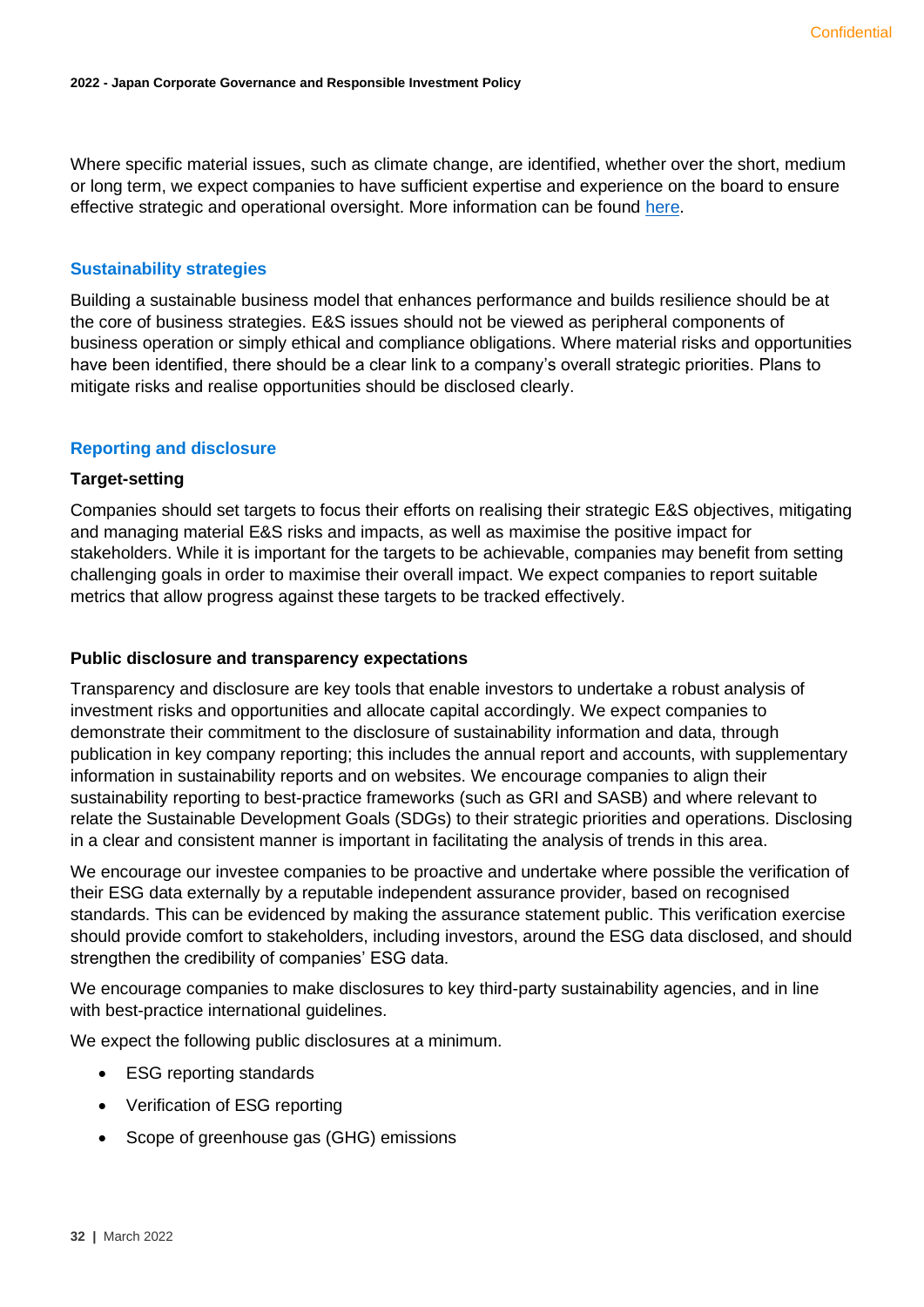- Tax disclosure
- Director disclosure
- Remuneration disclosure

Companies not adhering to this will be sanctioned in line with our increased commitment to greater ESG transparency. LGIM votes against companies that score poorly on transparency within our LGIM ESG and show no improvement after engagement. The list of companies voted against will be published on our website from 2023. For further information on each of these key criteria, please see our public ESG score methodology document available on our website [here.](https://www.lgim.com/files/_document-library/capabilities/lgims-esg-score-information-for-companies.pdf)

Please refer to the ESG Transparency section of this document for additional details around our expectations on company disclosures.

# <span id="page-32-0"></span>**Financial impact quantification**

Quantification of sustainability risks and potential impacts can help investors make more informed capital allocation decisions, according to their risk, return and impact objectives. Quantification practices can also support companies in better understanding their risk exposure and achieving a net benefit by managing sustainability impacts effectively.

We encourage companies to demonstrate a commitment to best sustainability practices and, where possible, seek to quantify the impact in financial terms in order to internalise the associated costs and benefits. To the extent that they are material<sup>6</sup>, companies should explain how climate-related matters are considered in preparing their financial statements.

### <span id="page-32-1"></span>**Industry collaboration**

Companies may benefit greatly from sharing knowledge and experience with their peers by joining and contributing to industry-wide associations. We encourage collaboration between companies to progress the broader ESG agenda and to broach cross-sectoral and inter-sectoral ESG challenges. Where relevant we expect companies to engage with regulatory bodies to promote best practices and policies to achieve sustainability targets.

# <span id="page-32-2"></span>**Lobbying transparency**

Whether companies perform individual engagement with regulators or policy makers, or collaborative engagement as part of an industry association, we expect them to be transparent and to comprehensively disclose their public policy engagement activities.

 $6$  In accordance with IAS 1.7, information is material if omitting, misstating or obscuring it could reasonably be expected to influence decisions that the primary users of general purpose financial statements make on the basis of those financial statements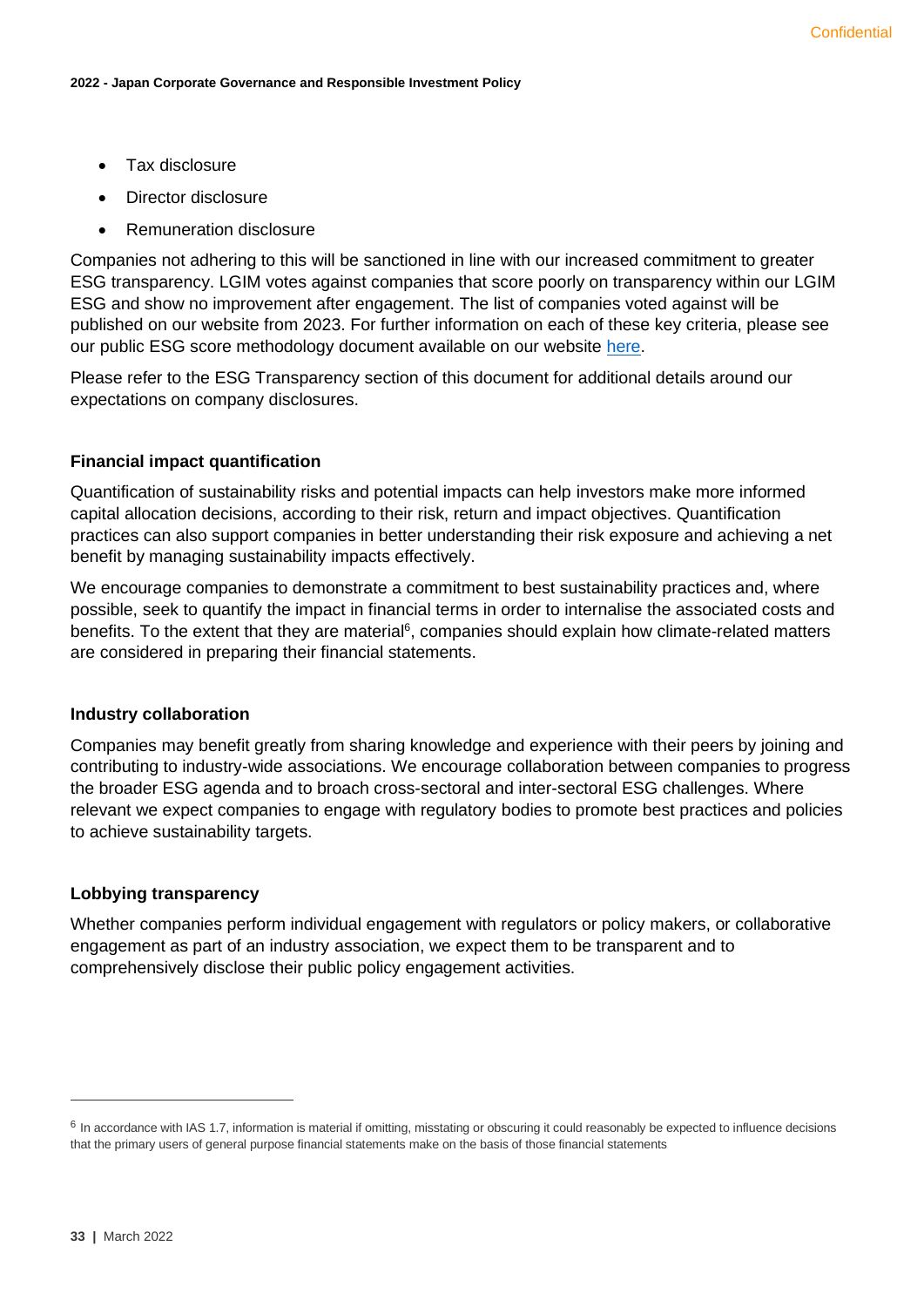# <span id="page-33-0"></span>**Sustainability themes**

LGIM focuses on the material issues that can impact a company's long-term sustainability, both financially and reputationally. Some of these issues apply across multiple sectors such as climate change, biodiversity, health (e.g. antimicrobial resistance (AMR) and nutrition) and human capital management issues such as income inequality and modern slavery. Meanwhile, other issues such as food waste and the reduction of waste and plastic use are more sector specific.

Below we highlight our expectations in relation to some of these key issues: climate change, biodiversity and deforestation. More information and articles on our position on broader themes can be found [here.](https://www.lgim.com/uk/en/capabilities/corporate-governance/influencing-the-debate/)

# <span id="page-33-1"></span>**Climate change**

Climate change has become a defining factor in companies' long-term prospects. We expect companies to disclose how they may be impacted by climate-related risk and opportunities, and how these factors are considered within their strategy. We expect to see companies developing their climate disclosures against the Taskforce on Climate Related Financial Disclosures (TCFD) framework. Specifically, companies should be looking to improve approaches to scenario analysis and the quantification of financial impacts that result from climate risks. In addition to TCFD, we expect companies to report using the CDP climate questionnaire which is aligned with the TCFD framework and crucially provides investors with climate data on a large universe of companies in a comparable format. For sectors where it is material, we strongly encourage companies to report via the CDP Water and Forest questionnaires.

Science Based Targets (SBT's) are decarbonisation targets aligned with the objective of the Paris Agreement. We therefore encourage all companies we invest in to commit to and work towards approved SBT's aligned with the Science Based Target initiative's recent Net-Zero Standard. Alongside this, we expect companies to articulate how their business model reflects a Paris aligned transition.

As part of our Climate Impact Pledge, we expect companies to not only have GHG reduction targets in place, but also to disclose board oversight of climate change and other sector-specific policies. More information on our expectations of different sectors, and the metrics we use to assess companies can be found [here.](https://www.lgim.com/uk/en/responsible-investing/climate-impact-pledge/)

Specific to climate change, we would expect companies to publicly disclose any concerns they may have with current or evolving legislation and to publicly report on any lobbying activity that is undertaken as a result of such concerns. We recognise that achieving the Paris Agreement requires policy action in a wide range of areas. Therefore, we expect companies to engage with policymakers and regulators to encourage the introduction of policies to enable a net-zero transition for their respective sectors.

Companies that fail to meet our minimum standards with regards to climate disclosure will be removed from select funds, including our Future World funds, subject to tracking error constraints. In all other funds where we cannot divest, we will vote against the companies and/or their directors, to ensure we are using one voice across our holdings.

Please see more on LGIM's policy on climate change [here.](https://www.lgim.com/landg-assets/lgim/_document-library/capabilities/lgim-climate-change-policy.pdf)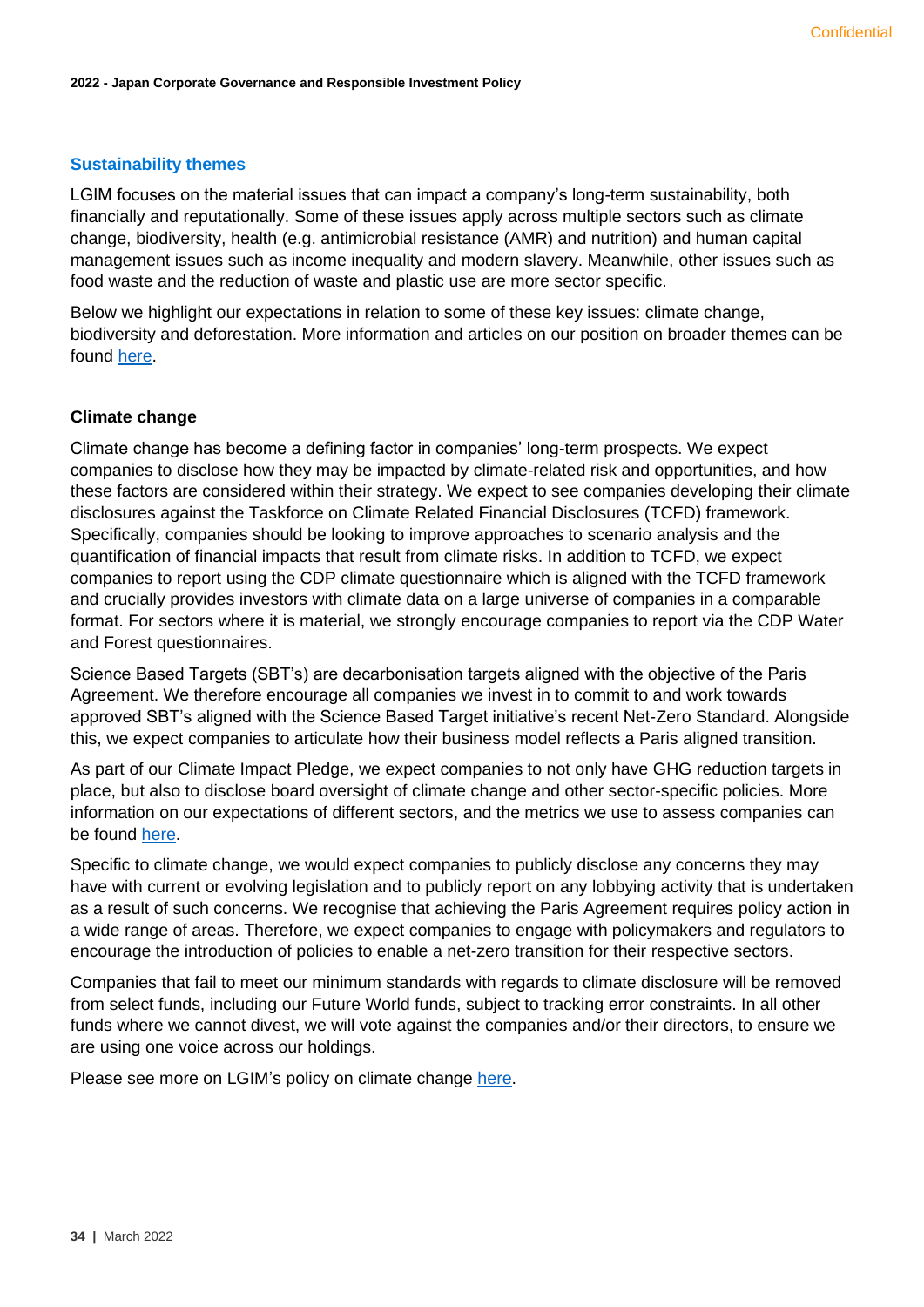# <span id="page-34-0"></span>**Biodiversity**

Biodiversity loss is currently happening at a rate greater than at any other time in human history. This matters to investors as biodiversity loss presents a major global systemic risk, with more than half of the world's gross domestic product (GDP) – around \$44 trillion – dependent on nature<sup>7</sup>.

We expect companies to assess their impact and dependency on biodiversity with a view to managing risk, as well as mitigating and, over time, reversing negative impacts. We encourage companies to commit to having an overall positive impact on biodiversity and to consider direct as well as indirect activities of their supply chains. We will be seeking greater disclosure from investee companies in line with the Taskforce on Nature-related Financial Disclosures (TNFD) framework and SASB standards.

As a signatory to the Finance for Biodiversity Pledge we have committed to collaborating and knowledge sharing, engaging with companies, assessing their impact, setting targets and reporting publicly. Our Biodiversity Policy is the first step in formalising LGIM's approach to delivering on these commitments. Please see more information on LGIM's policy on biodiversity [here.](https://www.lgim.com/landg-assets/lgim/_document-library/capabilities/lgim-biodiversity-policy.pdf)

# <span id="page-34-1"></span>**Deforestation**

LGIM recognises the importance of ending commodity-driven deforestation to tackle climate change, reduce biodiversity loss, and support food security. We are proud to be a signatory to the Deforestation-Free finance commitment and fully support the call for financial institutions to take ambitious measures within their control to eliminate commodity-driven deforestation within their investments.

LGIM's expectations of investee companies are focused on high impact sectors. Within the apparel sector, we expect companies to demonstrate how they are improving the circularity of materials and eliminating deforestation from supply chains. In the food sector, we expect a shifting away from highimpact products and progress on decarbonising agricultural supply chains. The lack of a comprehensive deforestation policy constitutes one of our 'red lines' when deciding LGIM's priority engagement companies. Our minimum voting standards also consider the presence and application of a deforestation policy and programme.

Please see our climate impact pledge [\(here\)](https://www.lgim.com/uk/en/responsible-investing/climate-impact-pledge/) for more information on LGIM's sector-based deforestation expectations and examples of our previous engagements with companies on the topic.

### <span id="page-34-2"></span>**Human capital management**

Employees are the greatest asset a company can have. We believe that the value they bring to the long term sustainability of the company should not be underestimated. LGIM is looking at human capital management using a number of different lenses:

Diversity & Inclusion – We believe a suitably diverse mix of skills, experience and perspectives is essential for a board to function and perform optimally. We expect boards to embrace different forms of diversity: gender, ethnicity, neurodiversity. This is discussed in greater detail above.

<sup>7</sup> World Economic Forum, 2020.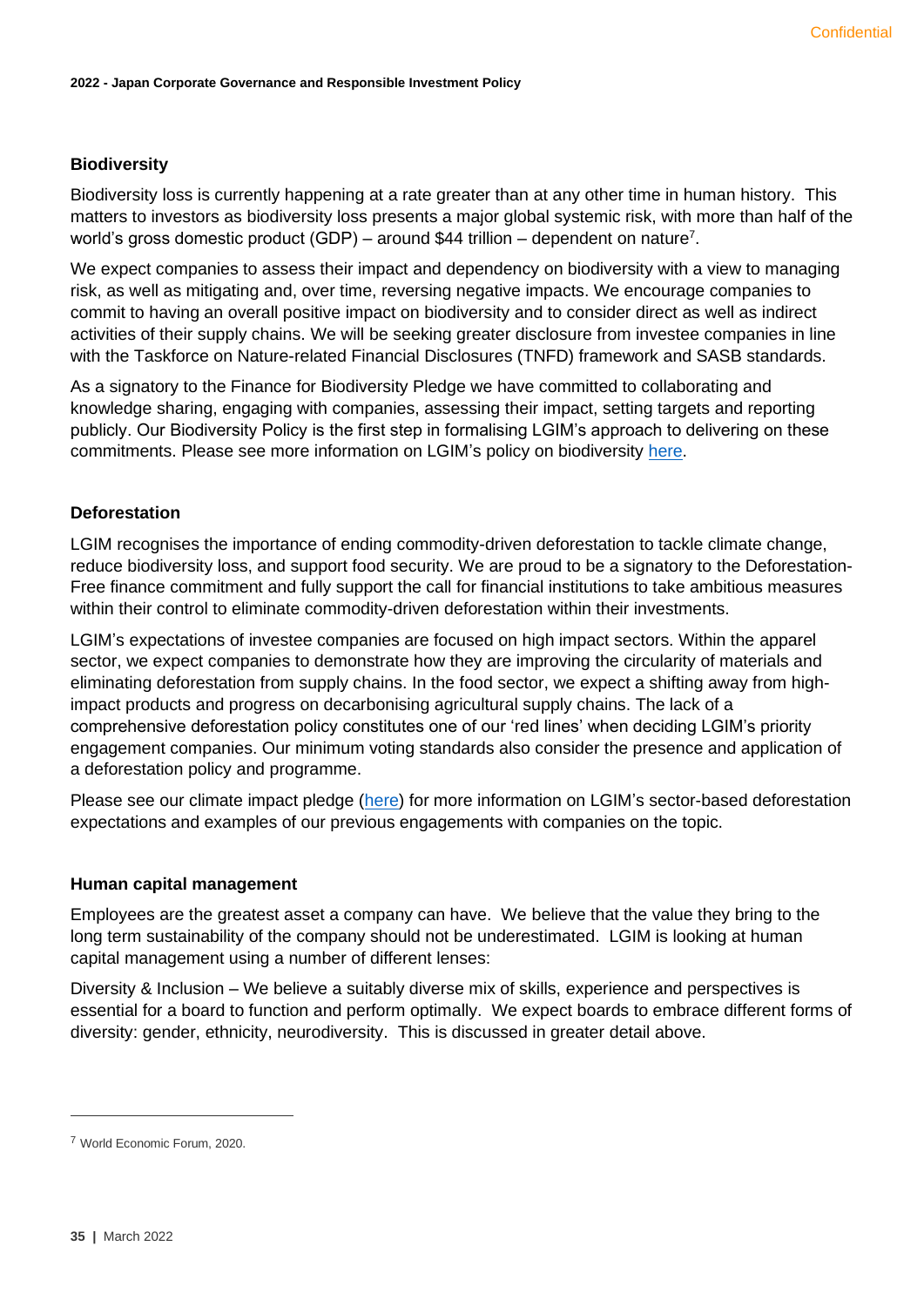Employee Voice – The value placed on employees can be measured by the effort a company places on receiving and acting upon employee feedback. This is discussed in [more detail](#page-15-0) above.

Employee Welfare – companies should ensure that their employees have adequate training to equip them with the appropriate skills to carry out their jobs effectively. They should provide a safe working environment and annual training on safety within the workplace. Companies should be mindful of and comply with the principles of the United Nations Global Compact, the International Labour Organization conventions and recommendations; OECD guidelines for multinational enterprises and all local and national laws and regulations relating to the protection of employees.

Fair Pay – We expect all companies to be paying their direct employees at least a real living wage. This wage is usually higher than any local government/state mandated minimum level. The living wage should be sufficient to afford a decent standard of living for the worker and their family. Elements of a decent standard of living include food, water, housing, education, health care, transportation, clothing, and other essential needs including provision for unexpected events. In addition, we expect companies to ensure that employees within their supply chain are also being paid at least a living wage.

Modern Slavery – Companies should ensure that they are not permitting modern slavery to take place either within their own operations or within their supply chains. Putting in place a code of conduct is not sufficient to ensuing modern slavery does not exist within the supply chain, and we expect companies to carry out due diligence investigations to ensure any such practices are eradicated.

# <span id="page-35-0"></span>**Why adherence to these principles is important for LGIM**

We believe that integrating environmental, social and governance considerations into investment processes can help mitigate risks and improve long-term financial outcomes. For this reason, we embed both top-down and bottom-up ESG analysis into our investment processes. In addition, positive and negative externalities generated by companies can have consequences for the economy and society at large. We believe that investors have a responsibility to a broad set of stakeholders and the market as a whole. We need and expect companies to play their part. Our sustainability principles set out our minimum expectations of companies with regard to the prioritisation, management and disclosure of sustainability issues. These principles naturally feed into our voting and investment decisions, and for certain themes we have very structured processes in place.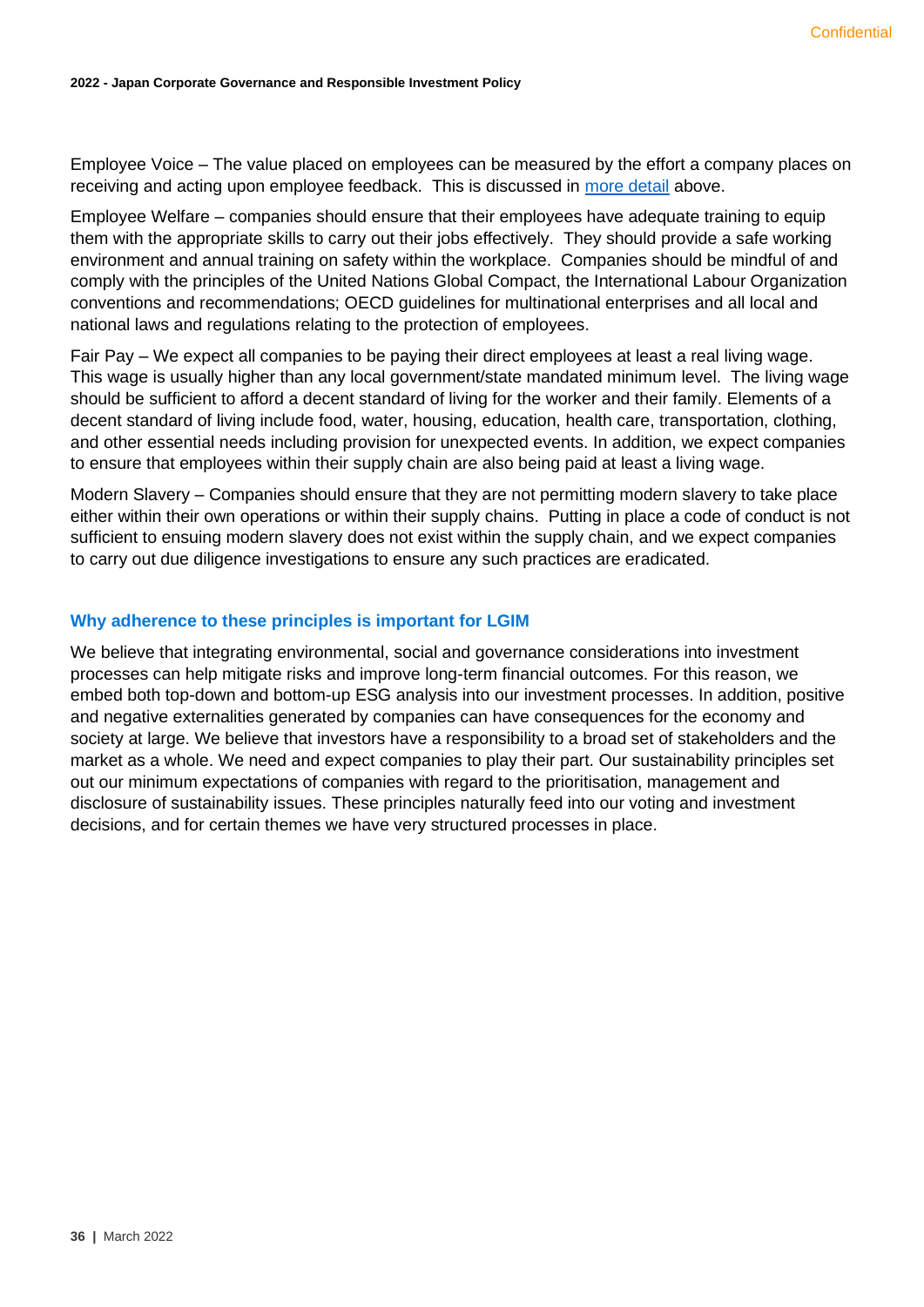#### **Important information**

Legal & General Investment Management

One Coleman Street

London

EC2R 5AA

Authorised and regulated by the Financial Conduct Authority.

Legal & General Investment Management does not provide advice on the suitability of its products or services.

Ultimate holding company - Legal & General Group plc.

#### **LGIM UK Disclaimer and important legal notice**

The information contained in this document (the 'Information') has been prepared by Legal & General Investment Management Limited, or by Legal and General Assurance (Pensions Management) Limited and/or their affiliates ('Legal & General', 'we' or 'us'). Such Information is the property and/or confidential information of Legal & General and may not be disclosed by you to any other person without the prior written consent of Legal & General.

No party shall have any right of action against Legal & General in relation to the accuracy or completeness of the Information, or any other written or oral information made available in connection with this publication. Any investment advice that we provide to you is based solely on the limited initial information which you have provided to us. No part of this or any other document or presentation provided by us shall be deemed to constitute 'proper advice' for the purposes of the Pensions Act 1995 (as amended). Any limited initial advice given relating to professional services will be further discussed and negotiated in order to agree formal investment guidelines which will form part of written contractual terms between the parties.

Past performance is no guarantee of future results. The value of an investment and any income taken from it is not guaranteed and can go down as well as up, you may not get back the amount you originally invested.

The Information has been produced for use by a professional investor and their advisors only. It should not be distributed without our permission.

The risks associated with each fund or investment strategy are set out in this publication, the relevant prospectus or investment management agreement (as applicable) and these should be read and understood before making any investment decisions. A copy of the relevant documentation can be obtained from your Client Relationship Manager.

#### **Confidentiality and Limitations:**

Unless otherwise agreed by Legal & General in writing, the Information in this document (a) is for information purposes only and we are not soliciting any action based on it, and (b) is not a recommendation to buy or sell securities or pursue a particular investment strategy; and (c) is not investment, legal, regulatory or tax advice. Any trading or investment decisions taken by you should be based on your own analysis and judgment (and/or that of your professional advisors) and not in reliance on us or the Information. To the fullest extent permitted by law, we exclude all representations, warranties, conditions, undertakings and all other terms of any kind, implied by statute or common law, with respect to the Information including (without limitation) any representations as to the quality, suitability, accuracy or completeness of the Information.

Any projections, estimates or forecasts included in the Information (a) shall not constitute a guarantee of future events, (b) may not consider or reflect all possible future events or conditions relevant to you (for example, market disruption events); and (c) may be based on assumptions or simplifications that may not be relevant to you.

The Information is provided 'as is' and 'as available'. To the fullest extent permitted by law, Legal & General accepts no liability to you or any other recipient of the Information for any loss, damage or cost arising from, or in connection with, any use or reliance on the Information. Without limiting the generality of the foregoing, Legal & General does not accept any liability for any indirect, special or consequential loss howsoever caused and on any theory or liability, whether in contract or tort (including negligence) or otherwise, even if Legal & General has been advised of the possibility of such loss.

#### **Third Party Data:**

Where this document contains third party data ('Third Party Data'), we cannot guarantee the accuracy, completeness or reliability of such Third Party Data and accept no responsibility or liability whatsoever in respect of such Third Party Data.

#### **Publication, Amendments and Updates:**

We are under no obligation to update or amend the Information or correct any errors in the Information following the date it was delivered to you. Legal & General reserves the right to update this document and/or the Information at any time and without notice.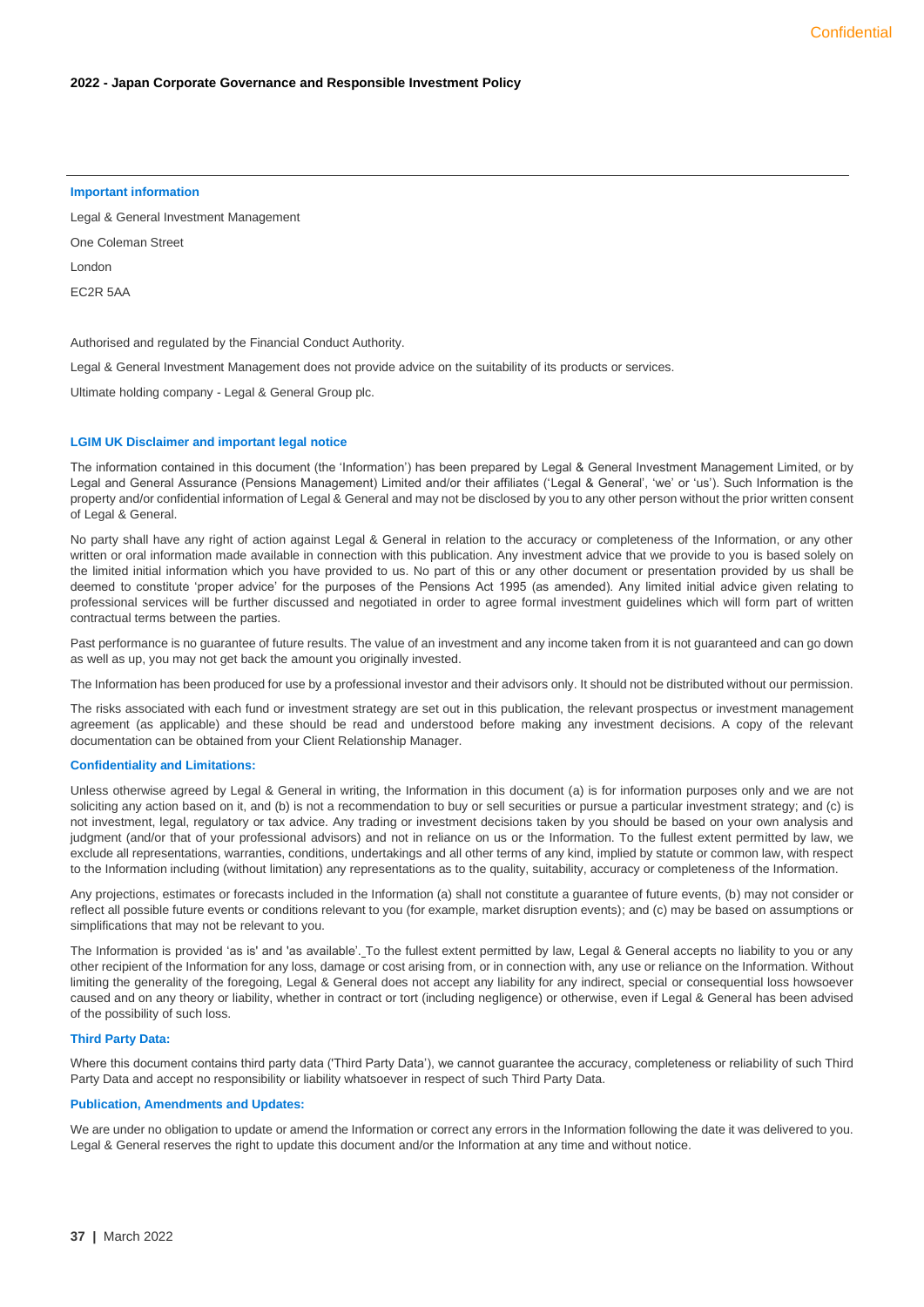#### **2022 - Japan Corporate Governance and Responsible Investment Policy**

Although the Information contained in this document is believed to be correct as at the time of printing or publication, no assurance can be given to you that this document is complete or accurate in the light of information that may become available after its publication. The Information may not take into account any relevant events, facts or conditions that have occurred after the publication or printing of this document.

#### **Telephone Recording**

As required under applicable laws Legal & General will record all telephone and electronic communications and conversations with you that result or may result in the undertaking of transactions in financial instruments on your behalf. Such records will be kept for a period of five years (or up to seven years upon request from the Financial Conduct Authority (or such successor from time to time)) and will be provided to you upon request.

Legal & General Investment Management Limited. Registered in England and Wales No. 02091894. Registered Office: One Coleman Street, London, EC2R 5AA. Authorised and regulated by the Financial Conduct Authority, No.119272.

Legal and General Assurance (Pensions Management) Limited. Registered in England and Wales No. 01006112. Registered Office: One Coleman Street, London, EC2R 5AA. Authorised by the Prudential Regulation Authority and regulated by the Financial Conduct Authority and the Prudential Regulation Authority, No. 202202.

The LGIM Workplace Savings division on behalf of both Legal and General Assurance Limited. Registered in England and Wales No. 00166055. Authorised by the Prudential Regulation Authority and regulated by the Financial Conduct Authority and the Prudential Regulation Authority. As well as Legal & General (Portfolio Management Services) Limited. Registered in England and Wales No. 02457525. Authorised and regulated by the Financial Conduct Authority, No. 146786. Registered Offices: One Coleman Street, London, EC2R 5AA.

#### **LGIM Europe Disclaimer and important legal notice**

The information contained in this document (the 'Information') has been prepared by LGIM Managers Europe Limited ('LGIM Europe'), or by its affiliates ('Legal & General', 'we' or 'us'). Such Information is the property and/or confidential information of Legal & General and may not be disclosed by you to any other person without the prior written consent of Legal & General.

No party shall have any right of action against Legal & General in relation to the accuracy or completeness of the Information, or any other written or oral information made available in connection with this publication. Any investment advice that we provide to you is based solely on the limited initial information which you have provided to us. No part of this or any other document or presentation provided by us shall be deemed to constitute 'proper advice' for the purposes of the Investment Intermediaries Act 1995 (as amended). Any limited initial advice given relating to professional services will be further discussed and negotiated in order to agree formal investment guidelines which will form part of written contractual terms between the parties.

Past performance is no guarantee of future results. The value of an investment and any income taken from it is not guaranteed and can go down as well as up, you may not get back the amount you originally invested. The Information has been produced for use by a professional investor and their advisors only. It should not be distributed without our permission.

The risks associated with each fund or investment strategy are set out in this publication, the relevant prospectus or investment management agreement (as applicable) and these should be read and understood before making any investment decisions. A copy of the relevant documentation can be obtained from your Client Relationship Manager.

#### **Confidentiality and Limitations:**

Unless otherwise agreed by Legal & General in writing, the Information in this document (a) is for information purposes only and we are not soliciting any action based on it, and (b) is not a recommendation to buy or sell securities or pursue a particular investment strategy; and (c) is not investment, legal, regulatory or tax advice. Any trading or investment decisions taken by you should be based on your own analysis and judgment (and/or that of your professional advisors) and not in reliance on us or the Information. To the fullest extent permitted by law, we exclude all representations, warranties, conditions, undertakings and all other terms of any kind, implied by statute or common law, with respect to the Information including (without limitation) any representations as to the quality, suitability, accuracy or completeness of the Information.

Any projections, estimates or forecasts included in the Information (a) shall not constitute a guarantee of future events, (b) may not consider or reflect all possible future events or conditions relevant to you (for example, market disruption events); and (c) may be based on assumptions or simplifications that may not be relevant to you.

The Information is provided 'as is' and 'as available'. To the fullest extent permitted by law, Legal & General accepts no liability to you or any other recipient of the Information for any loss, damage or cost arising from, or in connection with, any use or reliance on the Information. Without limiting the generality of the foregoing, Legal & General does not accept any liability for any indirect, special or consequential loss howsoever caused and, on any theory, or liability, whether in contract or tort (including negligence) or otherwise, even if Legal & General has been advised of the possibility of such loss.

#### **Third Party Data:**

Where this document contains third party data ('Third Party Data'), we cannot guarantee the accuracy, completeness or reliability of such Third-Party Data and accept no responsibility or liability whatsoever in respect of such Third-Party Data.